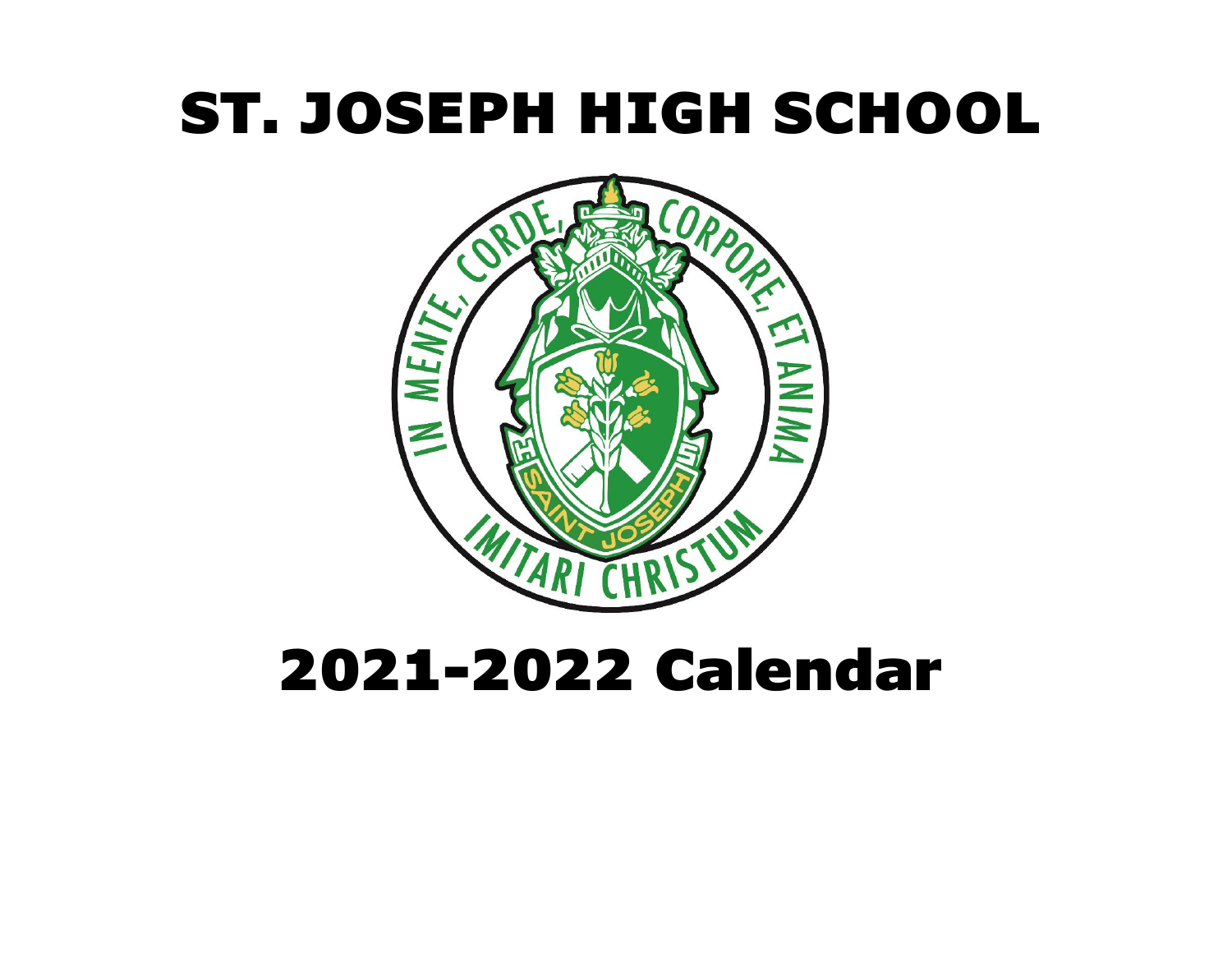## **St. Joseph High School**

## **August 2021**

| <b>Sunday</b>                                              | <b>Monday</b>                                                    | <b>Tuesday</b>          | Wednesday | <b>Thursday</b>                       | <b>Friday</b>                   | <b>Saturday</b>         |
|------------------------------------------------------------|------------------------------------------------------------------|-------------------------|-----------|---------------------------------------|---------------------------------|-------------------------|
| 1<br>Common App<br>opens<br><b>UC Application</b><br>opens | $\overline{\mathbf{2}}$<br><b>ELT Returns to</b><br>Campus, M-Th | $\overline{\mathbf{3}}$ | 4         | 5                                     | 6                               | $\overline{\mathbf{z}}$ |
| 8                                                          | $\boldsymbol{9}$<br>ELT all day retreat                          | 10                      | $11$      | 12<br>Sports Physicals<br>$2pm - 5pm$ | 13<br>New Teacher<br>In-Service | 14                      |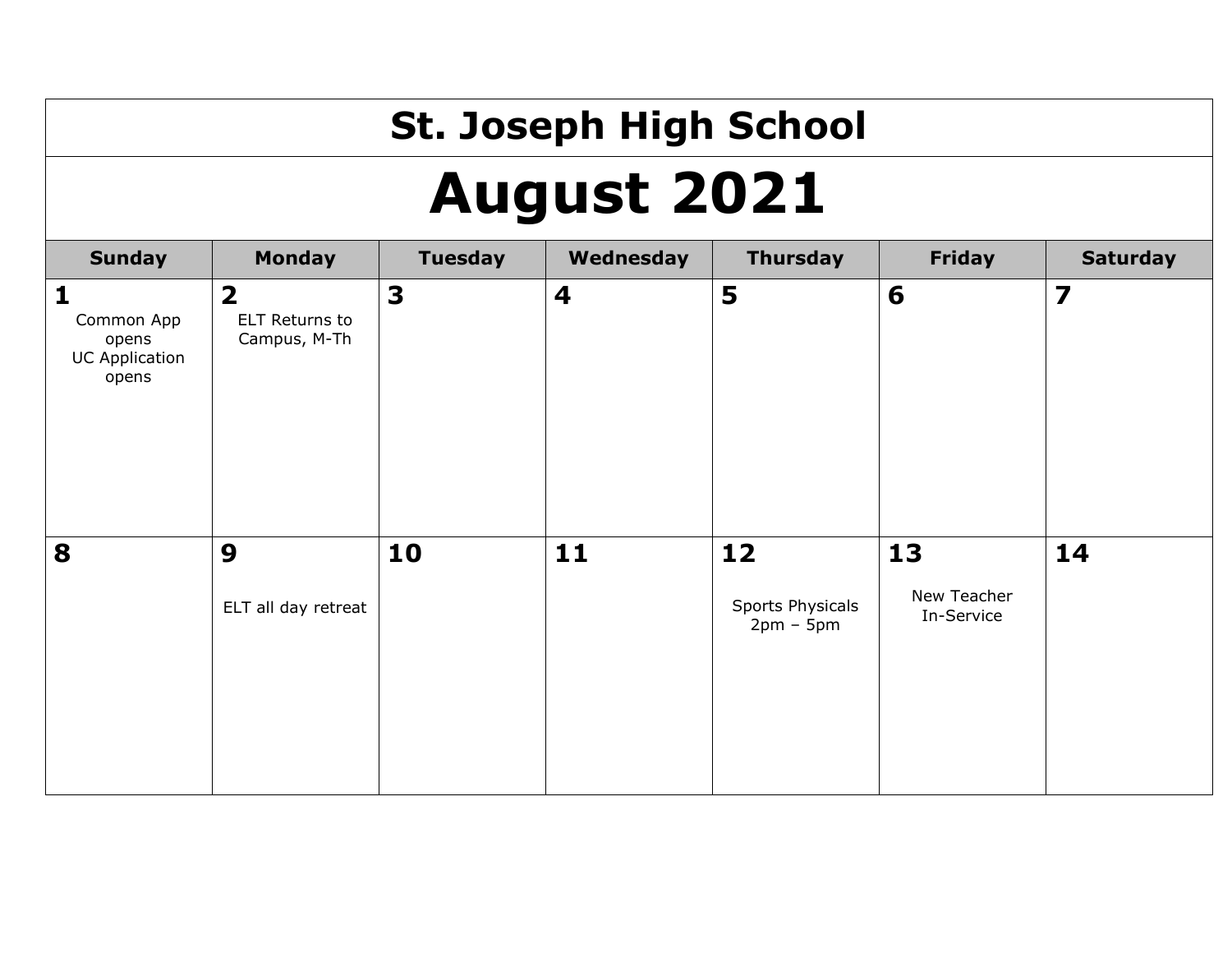| 15                                                 | 16<br>Faculty In-Service<br>First day of school<br>for all teachers<br>ELT on                               | 17<br>Faculty In-Service | 18<br><b>Faculty Retreat</b><br><b>School Office</b><br><b>Closed</b>       | 19<br>9 <sup>th</sup> Grade and<br><b>New Student</b><br><b>Orientation Day</b> | 20<br>Returning<br>10th-12th Grade<br><b>Students</b><br><b>Orientation &amp;</b><br><b>Picture Day</b>                                    | 21                                                          |
|----------------------------------------------------|-------------------------------------------------------------------------------------------------------------|--------------------------|-----------------------------------------------------------------------------|---------------------------------------------------------------------------------|--------------------------------------------------------------------------------------------------------------------------------------------|-------------------------------------------------------------|
|                                                    | campus M-F                                                                                                  |                          |                                                                             |                                                                                 | Football at Charter<br>Oak<br>$JV - 3:15pm$<br>Varsity - 7pm                                                                               |                                                             |
| 22                                                 | 23<br>Principal Coffee<br>Talk in SJHS<br>Library @ 8:30am<br><b>Freshman &amp; New</b><br>student pictures | 24                       | 25<br>Last day for 10th-<br>12 <sup>th</sup> graders to<br>add/drop classes | 26<br>Junior Ring Ordering                                                      | 27<br>Junior Ring Ordering<br>Last day for 9th<br>graders to<br>add/drop classes<br>Football at Frontier<br>$JV - 5pm$<br>Varsity - 7:30pm | 28<br>Knights, Wines,<br>and Brews<br>12pm to 6pm<br>@ SJHS |
|                                                    | A                                                                                                           | G                        | W                                                                           | <b>GR</b>                                                                       | <b>MASS</b>                                                                                                                                |                                                             |
| 29<br>Reverse Drawing 2<br>4pm - Rodeo<br>Campaign | 30<br>A                                                                                                     | 31<br>G                  |                                                                             |                                                                                 |                                                                                                                                            |                                                             |
|                                                    |                                                                                                             |                          |                                                                             |                                                                                 |                                                                                                                                            |                                                             |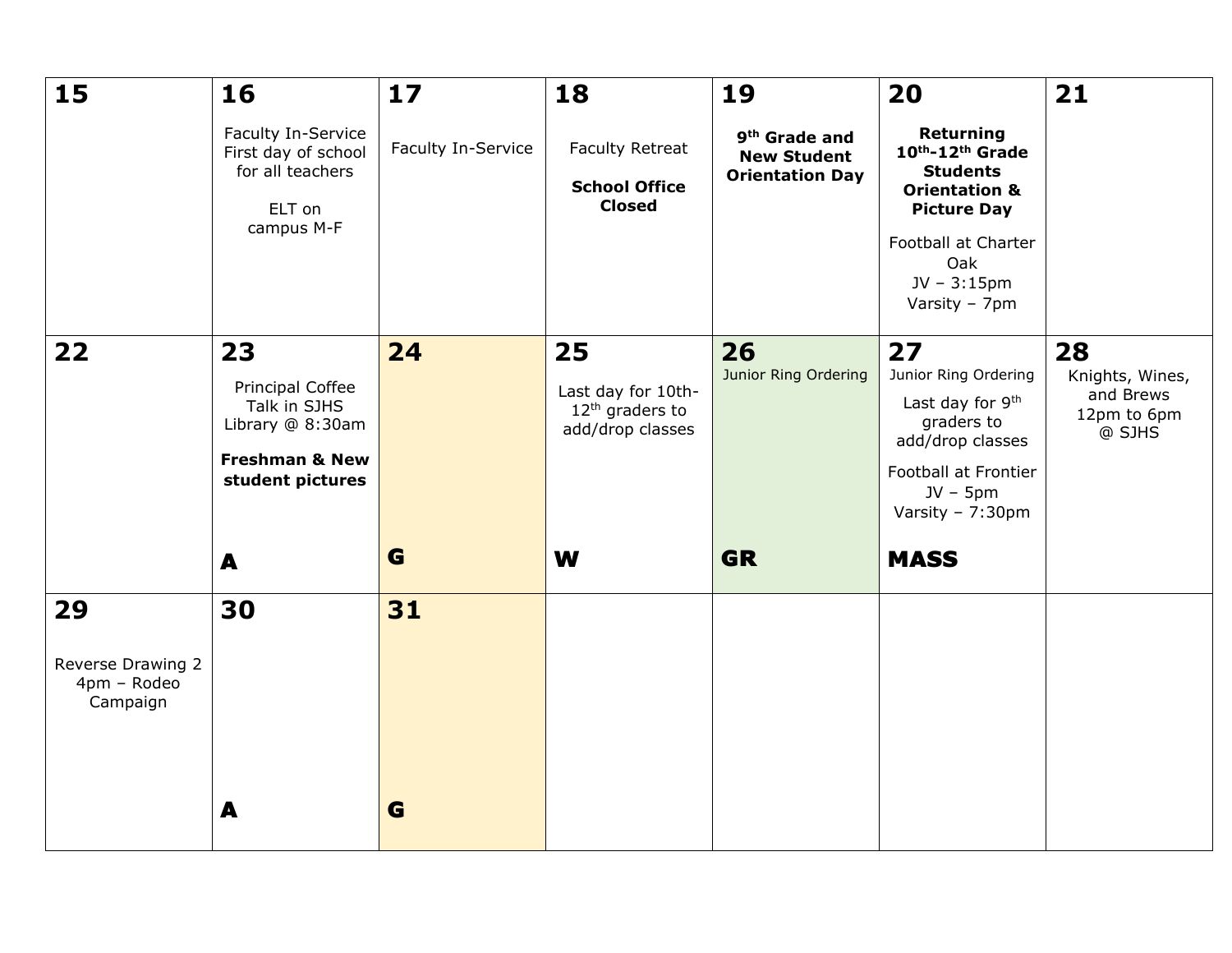## **St. Joseph High School September 2021**

| <b>Sun</b> | Mon                                       | <b>Tue</b>                   | <b>Wed</b>                                                                                 | Thu            | Fri                                                                            | Sat                     |
|------------|-------------------------------------------|------------------------------|--------------------------------------------------------------------------------------------|----------------|--------------------------------------------------------------------------------|-------------------------|
|            |                                           |                              | 1<br><b>Welcome Back</b><br>Rally                                                          | $\overline{2}$ | 3<br>Football Bye                                                              | $\overline{\mathbf{4}}$ |
|            |                                           |                              | R                                                                                          | <b>GR</b>      | <b>MASS</b>                                                                    |                         |
| 5          | 6<br><b>LABOR DAY</b><br><b>NO SCHOOL</b> | $\overline{\mathbf{z}}$<br>G | 8<br>College<br><b>Information Night</b><br>Seniors & Senior<br>Parents in<br>SJHS Library | 9<br><b>GR</b> | 10<br>Football at<br>Centennial<br>JV - 4:30pm<br>Varsity - 7pm<br><b>MASS</b> | 11                      |
|            |                                           |                              | W                                                                                          |                |                                                                                |                         |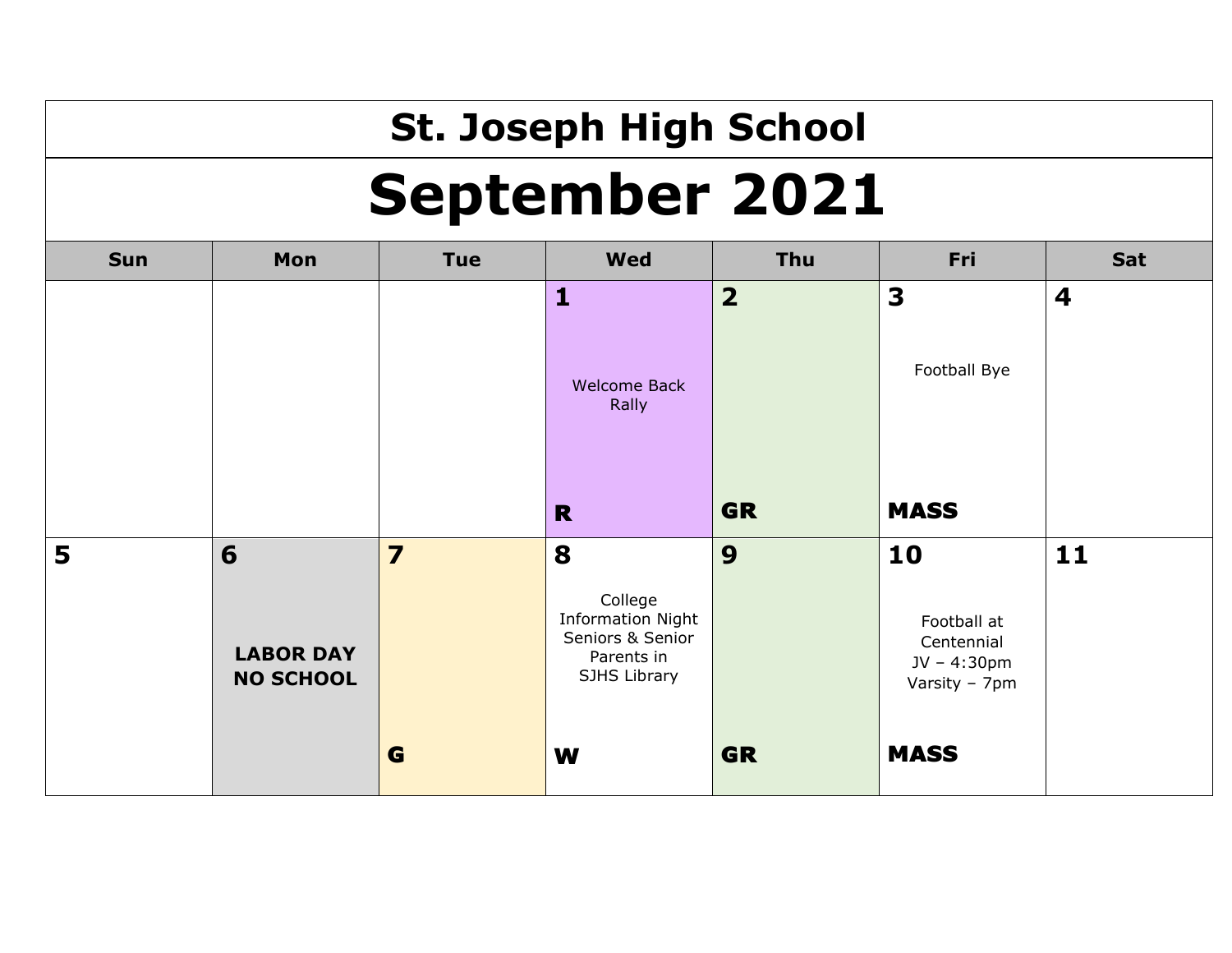| 12 | 13                                                                                                                | 14                                     | 15                                                                           | 16                                                                | 17                                                                                  | 18 |
|----|-------------------------------------------------------------------------------------------------------------------|----------------------------------------|------------------------------------------------------------------------------|-------------------------------------------------------------------|-------------------------------------------------------------------------------------|----|
|    | <b>Freshman</b><br><b>Retreat</b>                                                                                 |                                        | <b>STAR Testing</b><br><b>Day</b>                                            |                                                                   | Pizza on the Patio<br>Football vs Santa<br>Teresa<br>$JV - 4:00pm$<br>Varsity - 7pm |    |
|    | A                                                                                                                 | G                                      | W                                                                            | <b>GR</b>                                                         | <b>MASS</b>                                                                         |    |
| 19 | 20<br><b>Substance Abuse</b><br><b>Information</b><br>Night:<br>Required for<br>Freshmen/Transfer<br>Parents, 6pm | 21                                     | 22                                                                           | 23                                                                | 24<br>Football vs.<br>St. Margaret's<br>JV - 4:00pm<br>Varsity - 7pm                | 25 |
|    | A                                                                                                                 | G                                      | W                                                                            | <b>GR</b>                                                         | <b>MASS</b>                                                                         |    |
| 26 | 27<br>Homecoming<br>Week                                                                                          | 28<br><b>Homecoming</b><br><b>Week</b> | 29<br><b>Homecoming</b><br><b>Week</b><br>Homecoming<br>Movie Night @<br>8pm | 30<br><b>Homecoming</b><br><b>Week</b><br><b>Homecoming Rally</b> |                                                                                     |    |
|    | A                                                                                                                 | G                                      | <b>GR</b>                                                                    | R                                                                 |                                                                                     |    |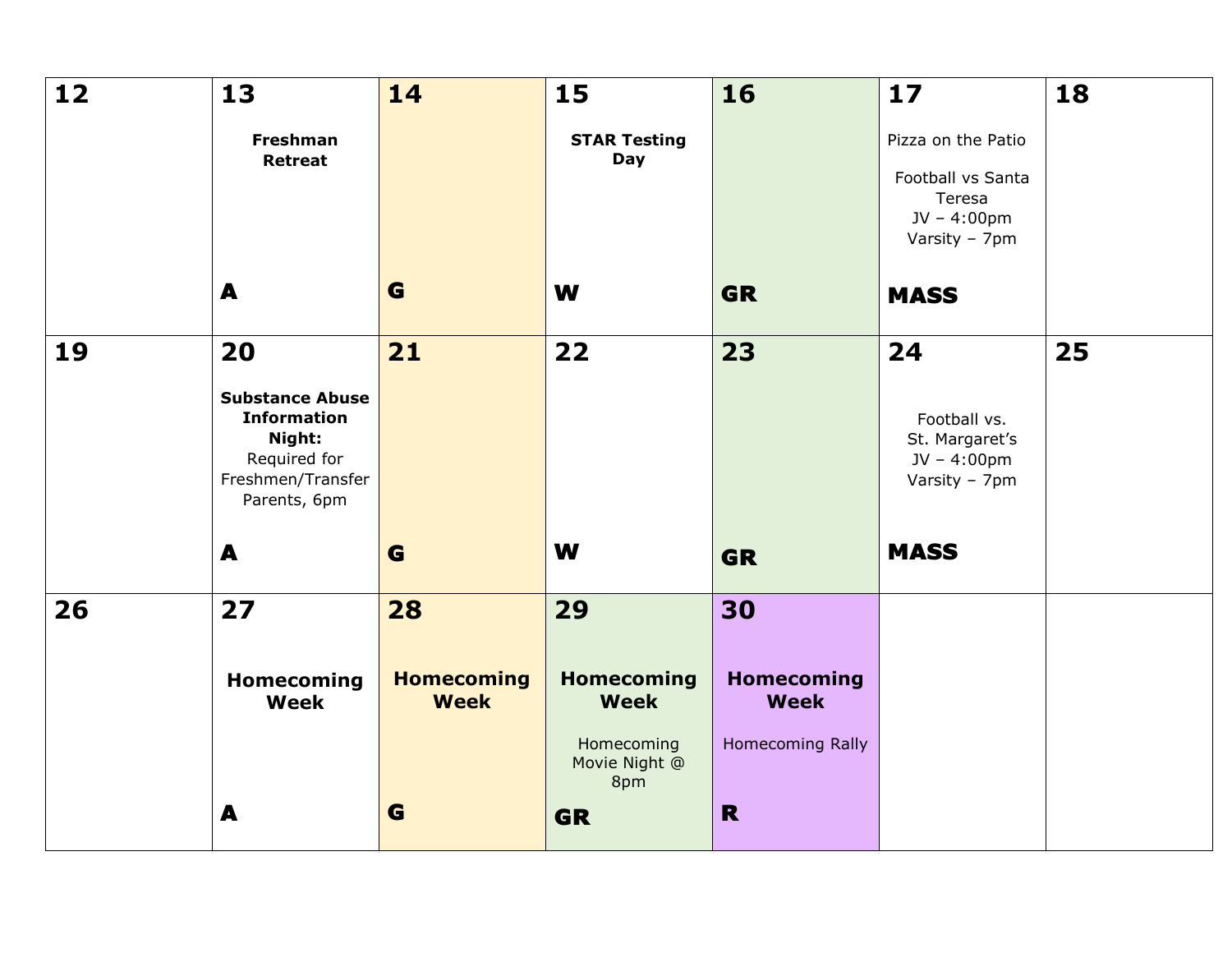|                     | <b>St. Joseph High School</b> |            |                                     |                                 |                                                                                                                                             |                            |  |  |
|---------------------|-------------------------------|------------|-------------------------------------|---------------------------------|---------------------------------------------------------------------------------------------------------------------------------------------|----------------------------|--|--|
| <b>October 2021</b> |                               |            |                                     |                                 |                                                                                                                                             |                            |  |  |
| <b>Sun</b>          | Mon                           | <b>Tue</b> | <b>Wed</b>                          | <b>Thu</b>                      | Fri                                                                                                                                         | <b>Sat</b>                 |  |  |
|                     |                               |            |                                     |                                 | 1                                                                                                                                           | $\overline{\mathbf{2}}$    |  |  |
|                     |                               |            |                                     |                                 | Homecoming<br>Football vs.<br>Paso Robles<br>$JV - 4:00pm$<br>Varsity - 7pm<br>Homecoming<br>Morning Parade<br>$10:45$ am<br><b>SPECIAL</b> | Homecoming<br><b>Dance</b> |  |  |
| 3                   | 4                             | 5          | 6                                   | $\overline{\mathbf{z}}$         | 8                                                                                                                                           | 9                          |  |  |
|                     | Sophomore<br><b>Retreat</b>   |            | <b>Picture</b><br><b>Retake Day</b> | <b>Club Day</b><br>During Lunch | Football at Arroyo<br>Grande<br>$JV - 4:00pm$<br>Varsity - 7pm                                                                              |                            |  |  |
|                     | A                             | G          | W                                   | <b>GR</b>                       | <b>MASS</b>                                                                                                                                 |                            |  |  |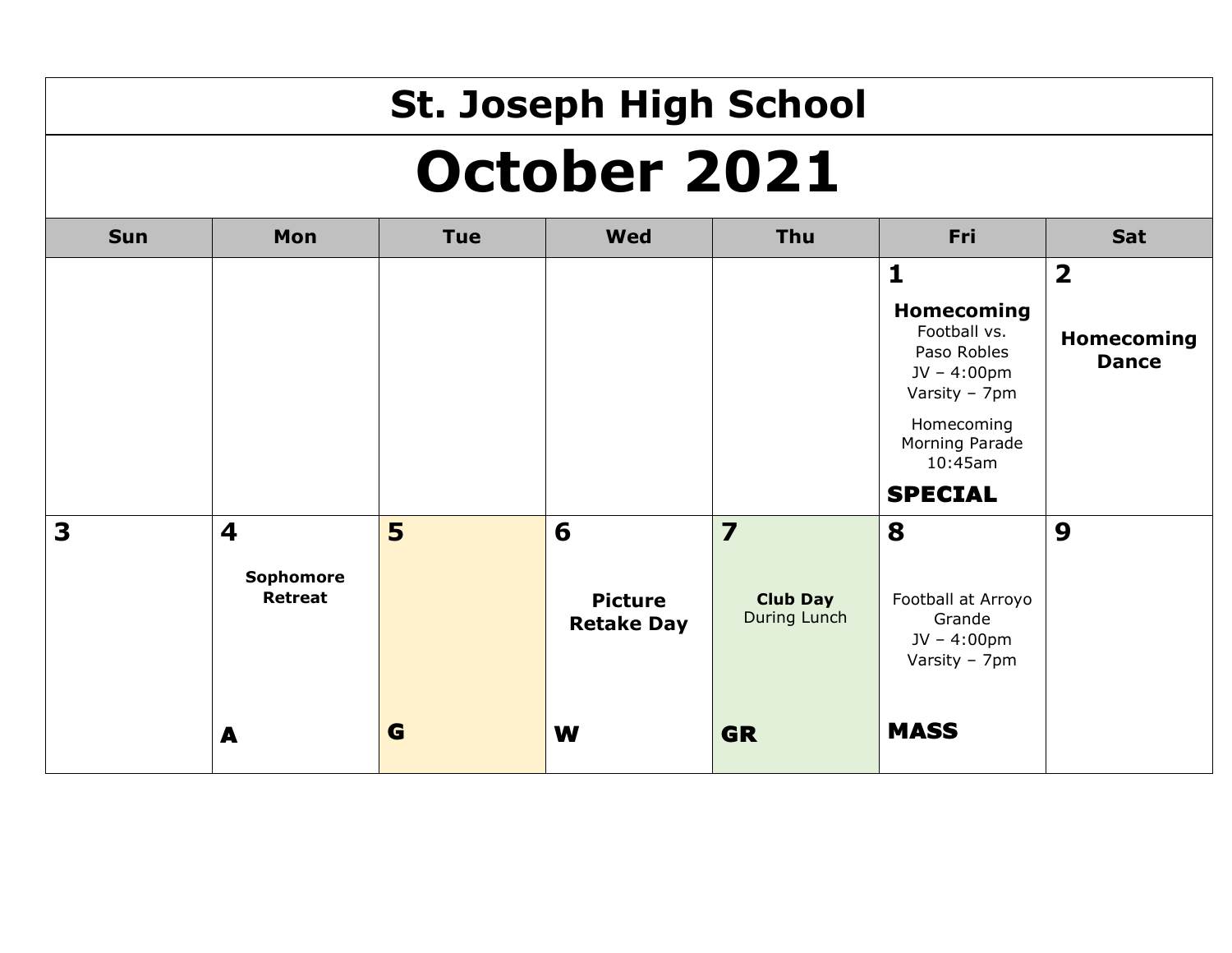| 10                     | 11               | 12                                                           | 13                              | 14                                                 | 15                                                            | 16 |
|------------------------|------------------|--------------------------------------------------------------|---------------------------------|----------------------------------------------------|---------------------------------------------------------------|----|
|                        |                  | <b>Admissions</b><br><b>Information Night</b><br>7pm on Zoom | PSAT/SAT/ACT<br><b>Test Day</b> | Football at Nipomo<br>JV - 4:00pm<br>Varsity - 7pm | <b>NO SCHOOL</b>                                              |    |
|                        | A                | G                                                            | <b>SPECIAL</b>                  | W                                                  |                                                               |    |
| 17                     | 18               | 19                                                           | 20                              | 21                                                 | 22                                                            | 23 |
|                        | <b>NO SCHOOL</b> |                                                              |                                 |                                                    | Football at Pioneer<br>Valley<br>JV - 4:00pm<br>Varsity - 7pm |    |
|                        |                  | G                                                            | W                               | <b>GR</b>                                          | <b>MASS</b>                                                   |    |
| 24                     | 25               | 26                                                           | 27                              | 28                                                 | 29                                                            | 30 |
|                        |                  |                                                              | <b>ASB</b><br>Trunk or Treat    | Grandparents<br>Luncheon                           | Football vs.<br>Righetti<br>JV - 4:00pm<br>Varsity - 7pm      |    |
| 31<br><b>Halloween</b> |                  |                                                              |                                 |                                                    |                                                               |    |
|                        | A                | G                                                            | W                               | <b>GR</b>                                          | <b>MASS</b>                                                   |    |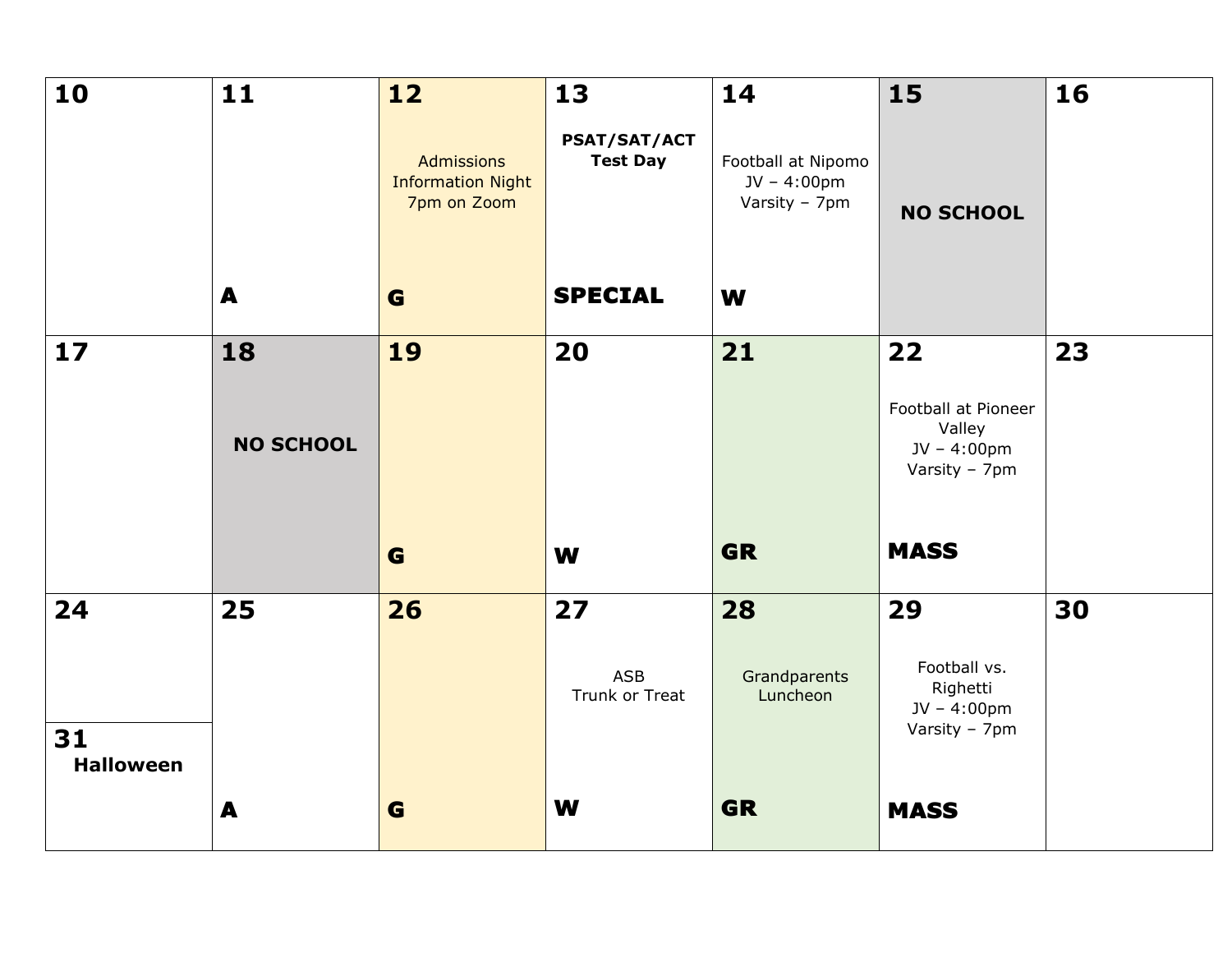#### **St. Joseph High School November 2021**

| Sun                     | Mon                                                                 | <b>Tue</b>                                                | <b>Wed</b> | Thu                                                        | Fri         | Sat |
|-------------------------|---------------------------------------------------------------------|-----------------------------------------------------------|------------|------------------------------------------------------------|-------------|-----|
|                         | $\mathbf{1}$<br><b>All Saints'</b><br><b>Day</b><br><b>Mass Day</b> | $\overline{\mathbf{2}}$                                   | 3          | $\overline{\mathbf{4}}$                                    | 5           | 6   |
|                         | <b>MONTHLY</b><br><b>MASS</b>                                       | G                                                         | W          | <b>GR</b>                                                  | A           |     |
| $\overline{\mathbf{z}}$ | 8                                                                   | 9<br>Admissions<br><b>Information Night</b><br>6pm @ SJHS | 10         | $11$<br><b>VETERAN'S</b><br><b>DAY</b><br><b>NO SCHOOL</b> | 12          | 13  |
|                         | G                                                                   | W                                                         | <b>GR</b>  |                                                            | <b>MASS</b> |     |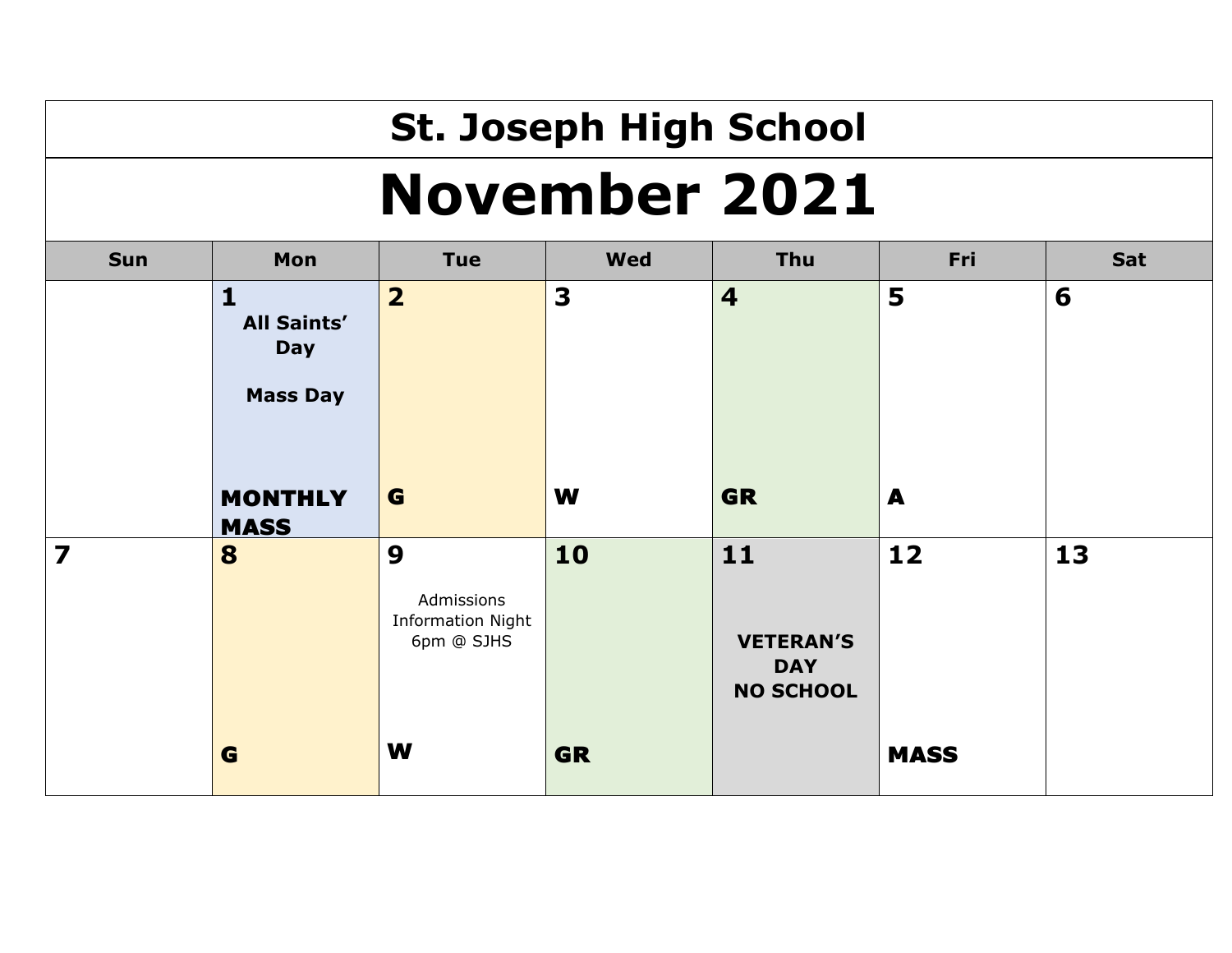| 14 | 15<br><b>Junior Retreat</b><br><b>Camp Arroyo</b> | 16<br><b>Junior Ring Mass</b> | $17$                   | $\overline{\mathbf{18}}$                                    | 19                     | 20 |
|----|---------------------------------------------------|-------------------------------|------------------------|-------------------------------------------------------------|------------------------|----|
|    | $\blacktriangle$                                  | G                             | W                      | <b>GR</b>                                                   | <b>MASS</b>            |    |
| 21 | 22<br><b>NO SCHOOL</b>                            | 23<br><b>NO SCHOOL</b>        | 24<br><b>NO SCHOOL</b> | 25<br><b>Thanksgiving</b><br><b>Day</b><br><b>NO SCHOOL</b> | 26<br><b>NO SCHOOL</b> | 27 |
| 28 | 29                                                | 30                            |                        |                                                             |                        |    |
|    | $\blacktriangle$                                  | G                             |                        |                                                             |                        |    |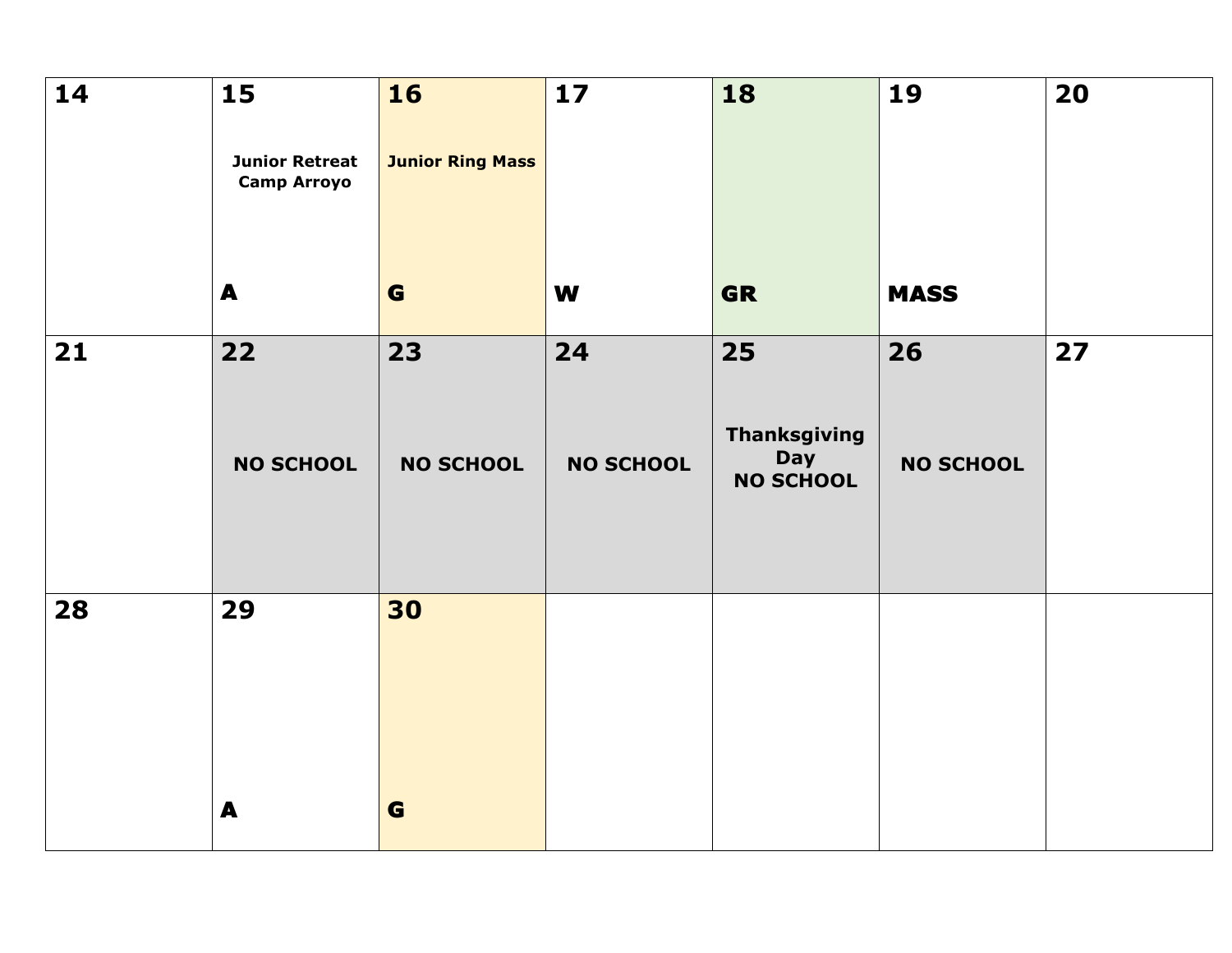#### **St. Joseph High School December 2021**

| <b>Sun</b> | Mon | <b>Tue</b>                                                                              | <b>Wed</b>                                                                     | Thu                       | Fri                                                         | Sat  |
|------------|-----|-----------------------------------------------------------------------------------------|--------------------------------------------------------------------------------|---------------------------|-------------------------------------------------------------|------|
|            |     |                                                                                         | $\mathbf{1}$                                                                   | $\overline{2}$            | 3<br>Last day for<br>Semester 1<br>homework/<br>assignments | 4    |
|            |     |                                                                                         | W                                                                              | <b>GR</b>                 | <b>MONTHLY</b><br><b>MASS</b>                               |      |
| 5          | 6   | $\overline{\mathbf{z}}$<br><b>Admissions</b><br><b>Information Night</b><br>7pm on Zoom | 8<br><b>Senior Mothers'</b><br>Mass,<br><b>Immaculate</b><br><b>Conception</b> | 9                         | 10<br>Christmas Rally                                       | $11$ |
|            | A   | G                                                                                       | Kris Kringle<br><b>MONTHLY</b><br><b>MASS</b>                                  | Kris Kringle<br><b>GR</b> | Kris Kringle<br>R                                           |      |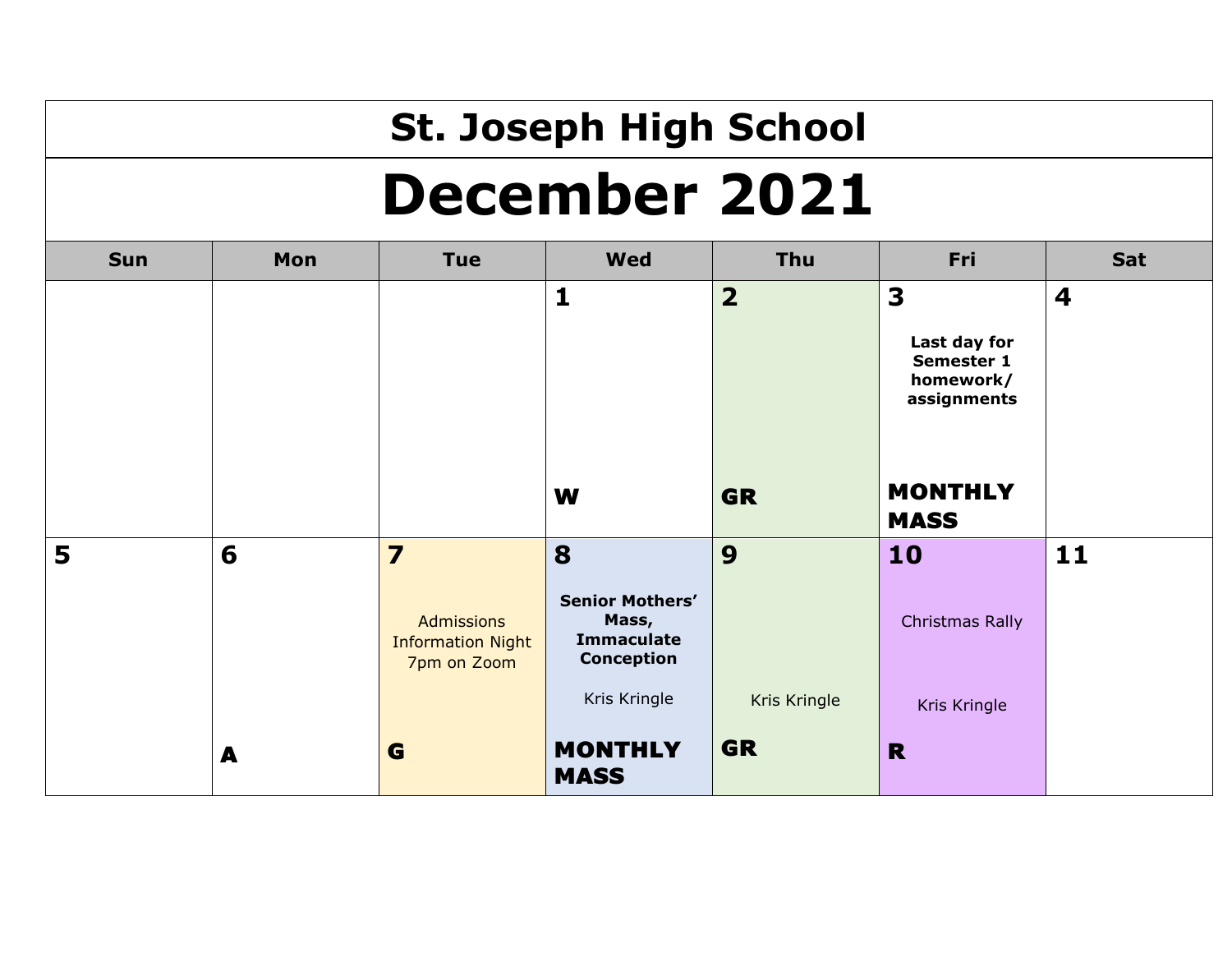| 12                           | 13                                                                                                                                                                      | 14                                                                                                                                              | 15                                                                                                          | 16                                                                                                                 | 17                                                                                             | 18                           |
|------------------------------|-------------------------------------------------------------------------------------------------------------------------------------------------------------------------|-------------------------------------------------------------------------------------------------------------------------------------------------|-------------------------------------------------------------------------------------------------------------|--------------------------------------------------------------------------------------------------------------------|------------------------------------------------------------------------------------------------|------------------------------|
|                              | <b>Finals</b><br>Period 1<br>8am- 9:30am<br><b>Period 2</b><br>$9:45am-$<br>11:15am<br><b>Cast Final P6</b><br>11:30am- 1:00pm<br><b>Cast Final P7</b><br>1:15pm-2:45pm | <b>Finals</b><br>Period 3<br>8am-9:30am<br>Period 4<br>$9:45am-$<br>11:15am<br><b>Cast Final P5</b><br>11:30am- 1:00pm<br><b>Tech Week Play</b> | <b>Finals</b><br><b>Period 5</b><br>8am-9:30am<br>Period 6<br>$9:45am-$<br>11:15am<br><b>Tech Week Play</b> | <b>Finals</b><br><b>Period 7</b><br>8am-9:30am<br><b>Make-ups</b><br>$9:45am-$<br>11:15am<br><b>Tech Week Play</b> | <b>Finals</b><br><b>Make-ups</b><br>Final grades due<br>by 2pm<br><b>Little Mermaid</b><br>7pm | <b>Little Mermaid</b><br>7pm |
| 19                           | 20                                                                                                                                                                      | 21                                                                                                                                              | 22                                                                                                          | 23                                                                                                                 | 24                                                                                             | 25                           |
| <b>Little Mermaid</b><br>5pm | <b>NO SCHOOL</b>                                                                                                                                                        | <b>NO SCHOOL</b>                                                                                                                                | <b>NO SCHOOL</b>                                                                                            | <b>NO SCHOOL</b>                                                                                                   | <b>NO SCHOOL</b>                                                                               | <b>Christmas</b>             |
| 26                           | 27                                                                                                                                                                      | 28                                                                                                                                              | 29                                                                                                          | 30                                                                                                                 | 31                                                                                             |                              |
|                              | <b>NO SCHOOL</b>                                                                                                                                                        | <b>NO SCHOOL</b>                                                                                                                                | <b>NO SCHOOL</b>                                                                                            | <b>NO SCHOOL</b>                                                                                                   | <b>NO SCHOOL</b>                                                                               |                              |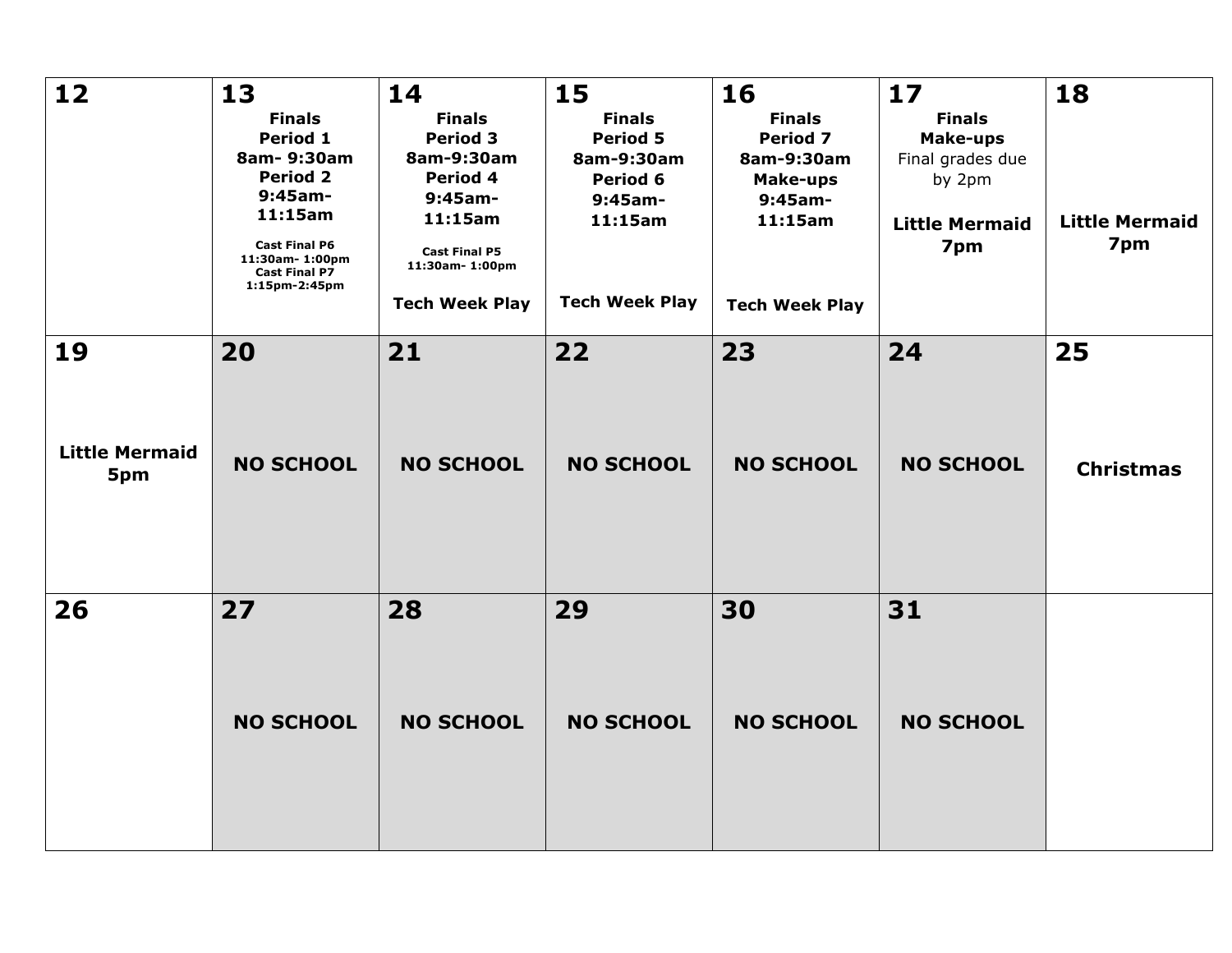## **St. Joseph High School January 2022**

| <b>Sun</b>              | Mon                                         | <b>Tue</b>                                                                          | <b>Wed</b>            | Thu                   | Fri                                                                                                                              | Sat                        |
|-------------------------|---------------------------------------------|-------------------------------------------------------------------------------------|-----------------------|-----------------------|----------------------------------------------------------------------------------------------------------------------------------|----------------------------|
|                         |                                             |                                                                                     |                       |                       |                                                                                                                                  | 1<br><b>New Year's Day</b> |
| $\overline{\mathbf{2}}$ | $\overline{\mathbf{3}}$<br><b>NO SCHOOL</b> | $\overline{\mathbf{4}}$<br><b>NO SCHOOL</b>                                         | 5<br><b>NO SCHOOL</b> | 6<br><b>NO SCHOOL</b> | $\overline{\mathbf{z}}$<br><b>NO SCHOOL</b>                                                                                      | 8                          |
| 9                       | 10<br>G                                     | 11<br><b>CANCELLED</b><br>Admissions<br><b>Information Night</b><br>6pm @ SJHS<br>W | 12<br><b>GR</b>       | 13<br><b>MASS</b>     | 14<br><b>NO SCHOOL</b><br><b>FOR</b><br><b>STUDENTS</b><br><b>WCEA</b><br><b>Planning Day</b><br>Last day to<br>add/drop classes | 15                         |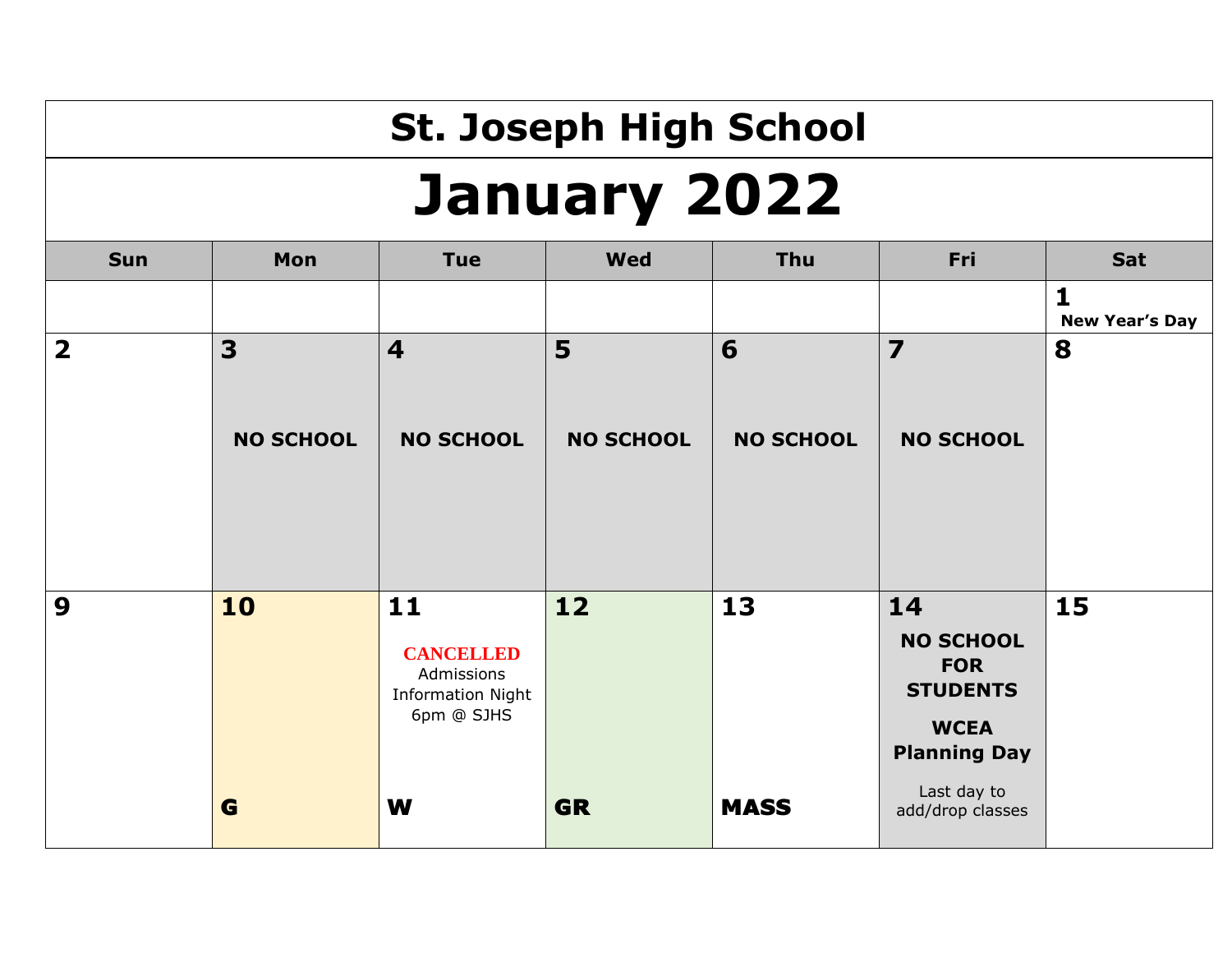| 16 | 17                                                                    | 18 | 19<br>Wine & Design<br>@6pm | 20                      | 21                                                 | 22 |
|----|-----------------------------------------------------------------------|----|-----------------------------|-------------------------|----------------------------------------------------|----|
|    | <b>MARTIN</b><br><b>LUTHER KING</b><br><b>DAY</b><br><b>NO SCHOOL</b> |    | SJHS Library                |                         |                                                    |    |
|    |                                                                       | G  | <b>SPECIAL</b>              | <b>GR</b>               | <b>Modified</b><br><b>White</b><br><b>Schedule</b> |    |
| 23 | 24                                                                    | 25 | 26                          | 27                      | 28                                                 | 29 |
|    | <b>STAR Testing</b><br><b>Day</b>                                     |    | Scholarship<br>Luncheon     | Scholarship<br>Luncheon |                                                    |    |
|    | <b>SPECIAL</b>                                                        | G  | W                           | <b>GR</b>               | <b>MASS</b>                                        |    |
| 30 | 31                                                                    |    |                             |                         |                                                    |    |
|    | <b>Catholic</b><br><b>Schools Week</b>                                |    |                             |                         |                                                    |    |
|    | A                                                                     |    |                             |                         |                                                    |    |
|    |                                                                       |    |                             |                         |                                                    |    |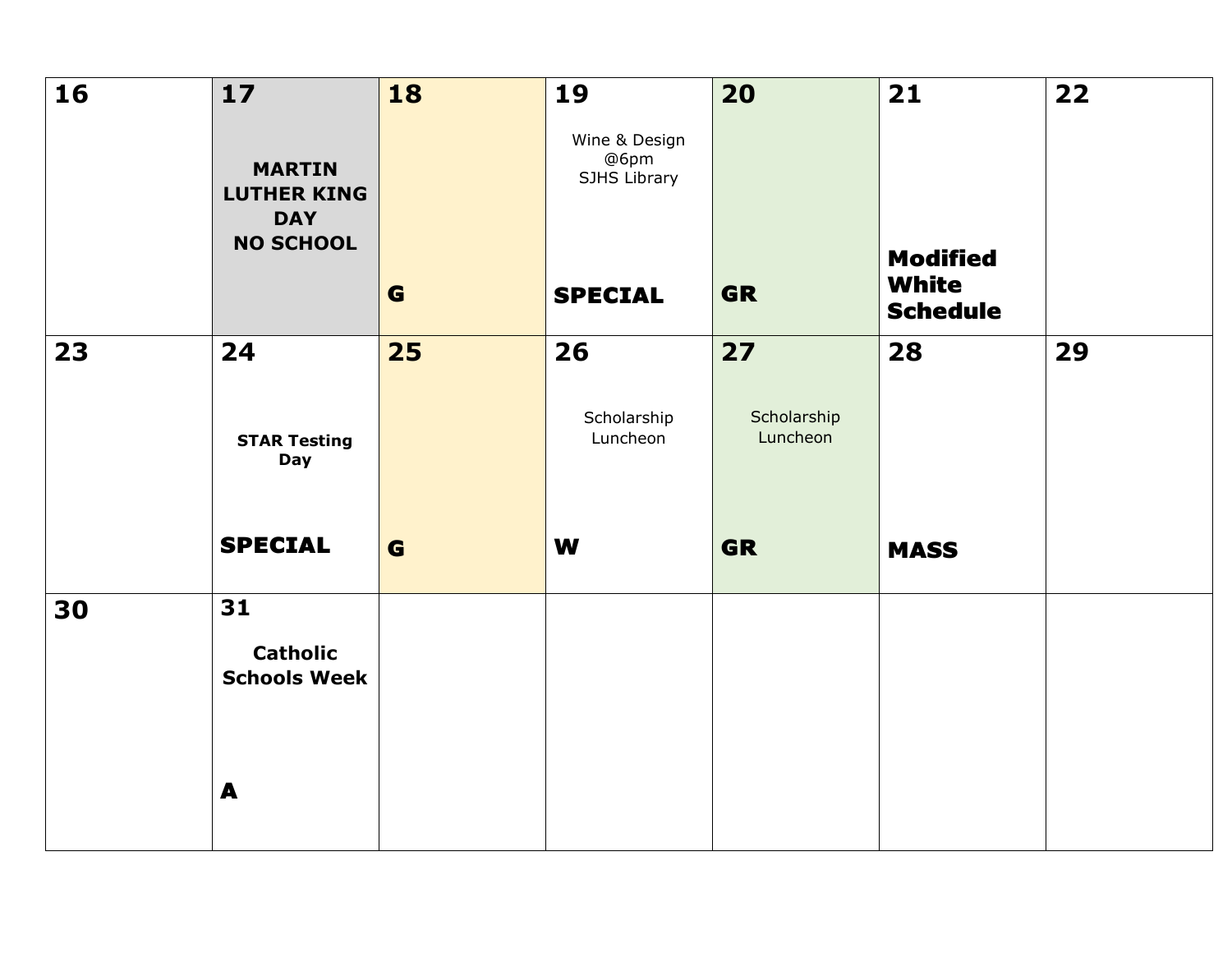## **St. Joseph High School February 2022**

| <b>Sun</b> | Mon                     | <b>Tue</b>                                                                    | <b>Wed</b>                                                        | Thu                                         | Fri                                                                                                                                                                         | Sat |
|------------|-------------------------|-------------------------------------------------------------------------------|-------------------------------------------------------------------|---------------------------------------------|-----------------------------------------------------------------------------------------------------------------------------------------------------------------------------|-----|
|            |                         | $\mathbf{1}$<br><b>Catholic</b><br><b>Schools Week</b>                        | $\overline{\mathbf{2}}$<br><b>Catholic</b><br><b>Schools Week</b> | 3<br><b>Catholic</b><br><b>Schools Week</b> | 4<br>Scholarship<br>applications due<br><b>Catholic</b><br><b>Schools Week</b><br><b>Catholic Schools</b><br><b>Week Mass &amp;</b><br><b>Teacher</b><br><b>Recognition</b> | 5   |
|            |                         | G                                                                             | W                                                                 | <b>GR</b>                                   | <b>MONTHLY</b><br><b>MASS</b>                                                                                                                                               |     |
| 6          | $\overline{\mathbf{z}}$ | 8<br><b>CANCELLED</b><br>Admissions<br><b>Information Night</b><br>6pm @ SJHS | 9<br>Grandparents<br>Luncheon                                     | 10                                          | 11<br><b>NO SCHOOL</b><br><b>FOR</b><br><b>STUDENTS</b><br><b>WCEA</b><br><b>Planning Day</b>                                                                               | 12  |
|            | G                       | W                                                                             | <b>GR</b>                                                         | <b>MASS</b>                                 |                                                                                                                                                                             |     |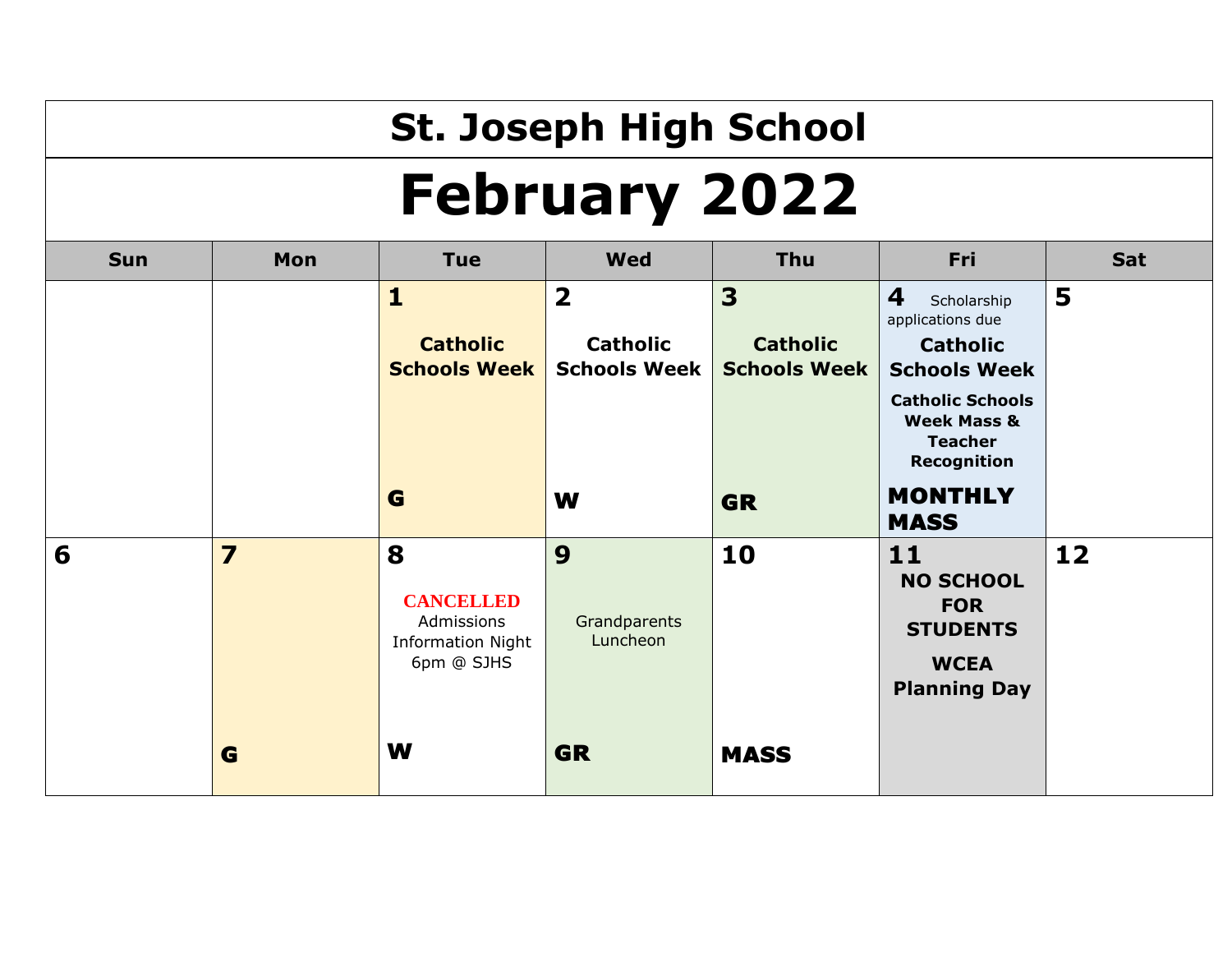| 13 | 14<br>Valentine's Day<br>Rally<br>$\mathbf R$              | 15<br>G | 16<br><b>MASS</b> | 17<br><b>GR</b> | 18<br><b>NO SCHOOL</b><br><b>FOR</b><br><b>STUDENTS</b><br><b>WCEA</b><br><b>Planning Day</b> | 19 |
|----|------------------------------------------------------------|---------|-------------------|-----------------|-----------------------------------------------------------------------------------------------|----|
| 20 | 21<br><b>PRESIDENT'S</b><br><b>DAY</b><br><b>NO SCHOOL</b> | 22<br>G | 23<br>W           | 24<br><b>GR</b> | 25<br><b>MASS</b>                                                                             | 26 |
| 27 | 28<br>$\blacktriangle$                                     |         |                   |                 |                                                                                               |    |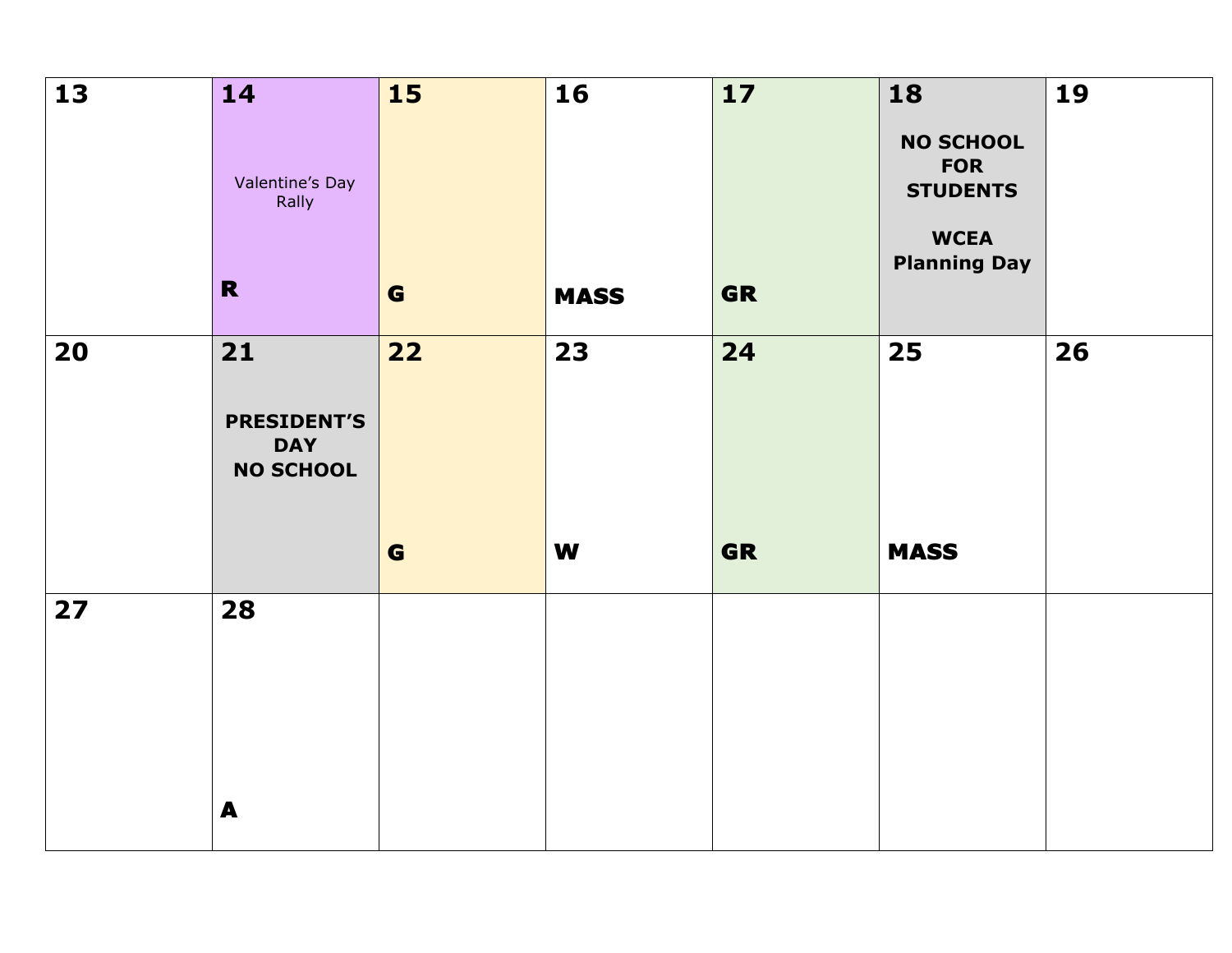### **St. Joseph High School March 2022**

| Sun | Mon                     | <b>Tue</b>   | Wed                     | Thu         | Fri                     | Sat  |
|-----|-------------------------|--------------|-------------------------|-------------|-------------------------|------|
|     |                         | $\mathbf{1}$ | $\overline{\mathbf{2}}$ | 3           | $\overline{\mathbf{4}}$ | 5    |
|     |                         |              | Ash Wednesday           |             |                         |      |
|     |                         |              |                         |             |                         |      |
|     |                         |              |                         |             |                         |      |
|     |                         |              |                         |             |                         |      |
|     |                         | G            | <b>MONTHLY</b>          | <b>GR</b>   | W                       |      |
|     |                         |              | <b>MASS</b>             |             |                         |      |
| 6   | $\overline{\mathbf{z}}$ | 8            | 9                       | 10          | 11                      | $12$ |
|     |                         |              |                         |             |                         |      |
|     |                         |              |                         |             |                         |      |
|     |                         |              |                         |             | <b>NO SCHOOL</b>        |      |
|     |                         |              |                         |             |                         |      |
|     | G                       | W            | <b>GR</b>               | <b>MASS</b> |                         |      |
|     |                         |              |                         |             |                         |      |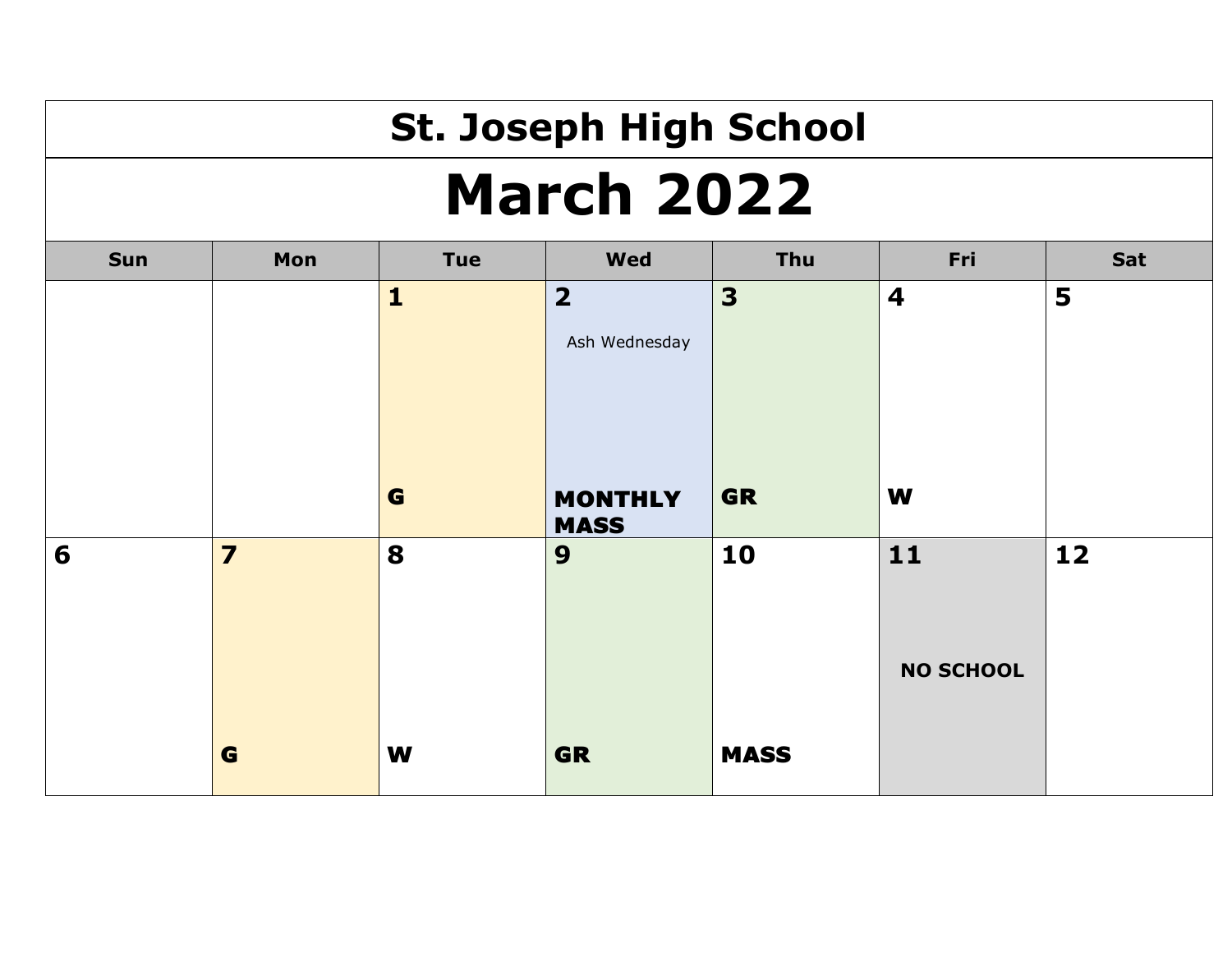| 13 | 14<br><b>NO SCHOOL</b> | 15      | 16      | 17              | 18<br><b>Senior Fathers'</b><br>Mass,<br>Feast of St.<br>Joseph | 19 |
|----|------------------------|---------|---------|-----------------|-----------------------------------------------------------------|----|
|    |                        | G       | W       | <b>GR</b>       | <b>MONTHLY</b><br><b>MASS</b>                                   |    |
| 20 | 21<br>$\blacktriangle$ | 22<br>G | 23<br>W | 24<br><b>GR</b> | 25<br><b>MASS</b>                                               | 26 |
| 27 | 28                     | 29      | 30      | 31              |                                                                 |    |
|    | A                      | G       | W       | <b>GR</b>       |                                                                 |    |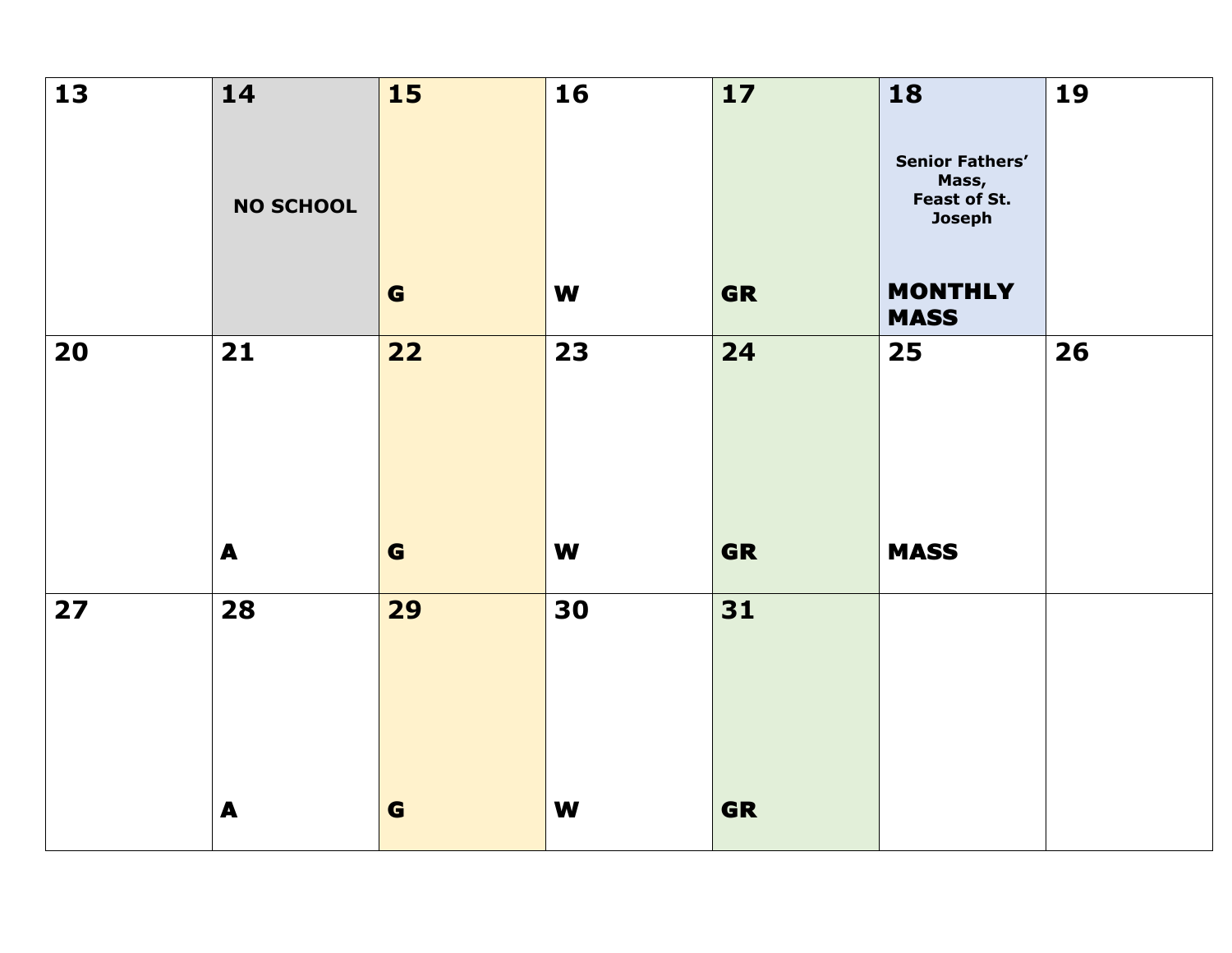## **St. Joseph High School April 2022**

| Sun | Mon                                                   | Tue | Wed | Thu                     | Fri                         | Sat                     |
|-----|-------------------------------------------------------|-----|-----|-------------------------|-----------------------------|-------------------------|
|     |                                                       |     |     |                         | $\mathbf{1}$<br><b>MASS</b> | $\overline{\mathbf{2}}$ |
| 3   | $\overline{\mathbf{4}}$<br><b>STAR Testing</b><br>Day | 5   | 6   | $\overline{\mathbf{z}}$ | 8                           | 9                       |
|     | <b>SPECIAL</b>                                        | G   | W   | <b>GR</b>               | <b>MASS</b>                 |                         |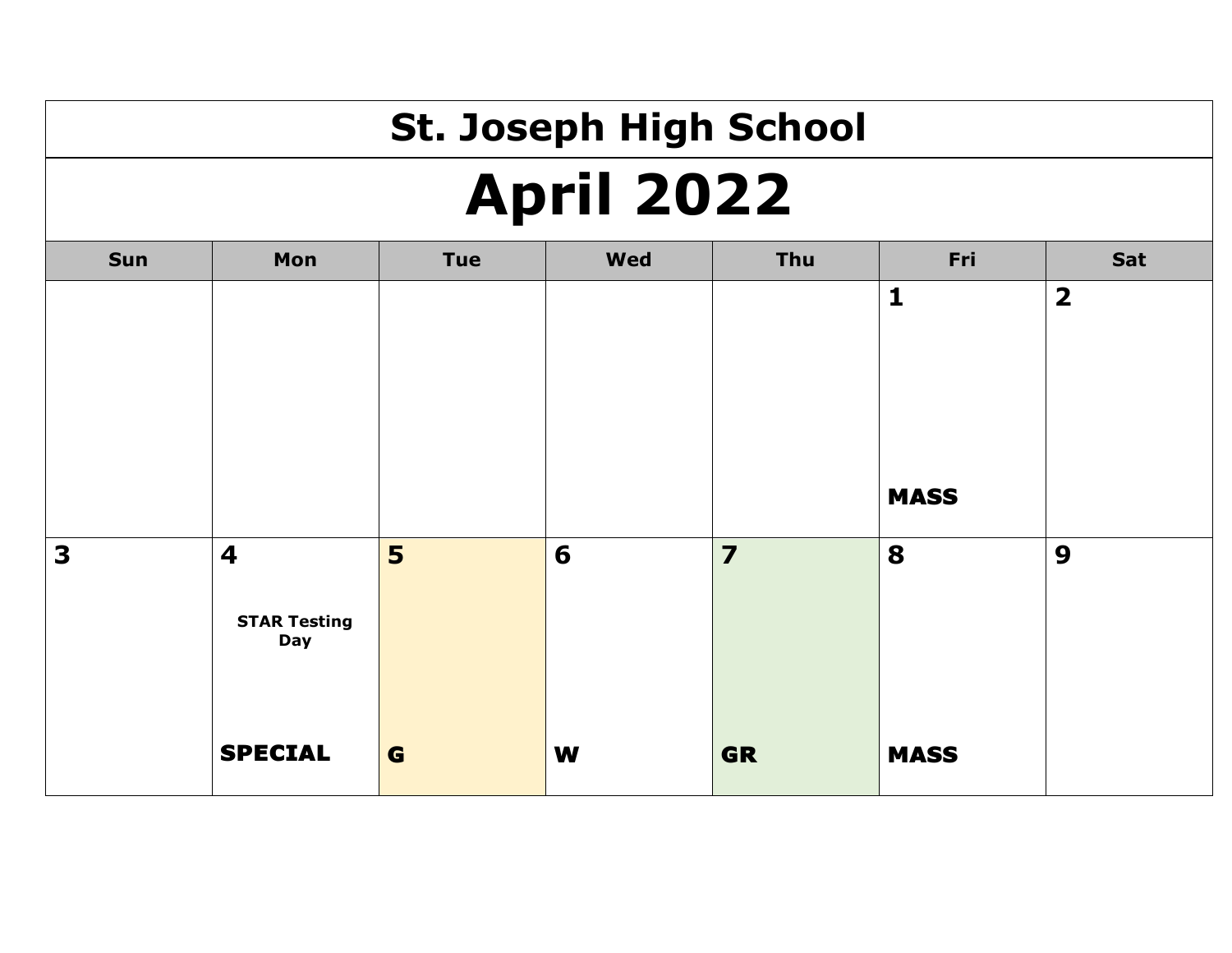| 10                                   | 11<br>A                | 12<br>G                | 13<br><b>MASS</b>      | 14<br><b>HOLY</b><br><b>THURSDAY</b><br><b>NO SCHOOL</b>                                                      | 15<br><b>GOOD FRIDAY</b><br><b>NO SCHOOL</b> | 16 |
|--------------------------------------|------------------------|------------------------|------------------------|---------------------------------------------------------------------------------------------------------------|----------------------------------------------|----|
| 17<br><b>Easter</b><br><b>Sunday</b> | 18<br><b>NO SCHOOL</b> | 19<br><b>NO SCHOOL</b> | 20<br><b>NO SCHOOL</b> | 21<br><b>NO SCHOOL</b>                                                                                        | 22<br><b>NO SCHOOL</b>                       | 23 |
| 24                                   | 25<br>A                | 26<br>G                | 27<br>W                | 28<br><b>Art Show</b><br>5:30-7:30pm<br>in SJHS Library<br>Bring Your Own to<br>Grill Family BBQ<br><b>GR</b> | 29<br><b>MASS</b>                            | 30 |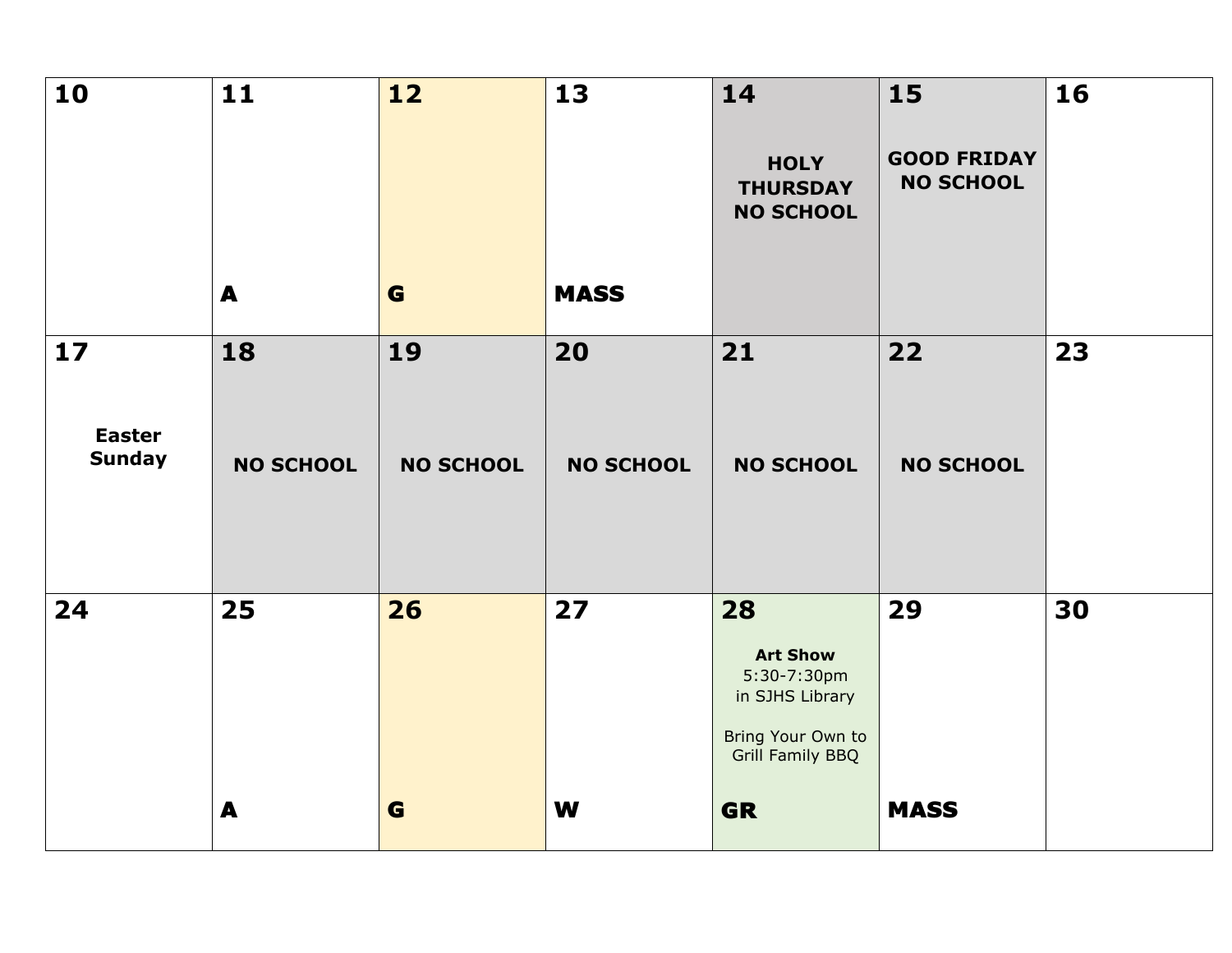# **St. Joseph High School May 2022**

| <b>Sun</b>        | Mon                                            | <b>Tue</b>                                 | <b>Wed</b>                                          | <b>Thu</b>                          | Fri                                                                                                 | Sat |
|-------------------|------------------------------------------------|--------------------------------------------|-----------------------------------------------------|-------------------------------------|-----------------------------------------------------------------------------------------------------|-----|
| 1                 | $\overline{\mathbf{2}}$<br><b>AP Chem Exam</b> | 3<br><b>AP Psych Exam</b>                  | 4<br><b>AP Literature</b>                           | 5                                   | 6<br><b>AP Euro Exam</b><br><b>AP US Exam</b>                                                       | 7   |
|                   |                                                |                                            | Exam                                                |                                     | <b>AP 2-D Art &amp;</b><br><b>Design Portfolios</b><br><b>Submitted by AP</b><br><b>Coordinator</b> |     |
|                   | Teacher<br>Appreciation Week                   | <b>Teacher</b><br><b>Appreciation Week</b> | Teacher<br>Appreciation Week                        | Teacher<br><b>Appreciation Week</b> | Teacher<br>Appreciation Week                                                                        |     |
|                   | A                                              | G                                          | W                                                   | <b>GR</b>                           | <b>MASS</b>                                                                                         |     |
| 8<br>Mother's Day | 9                                              | 10                                         | 11                                                  | 12                                  | 13                                                                                                  | 14  |
|                   | <b>AP Calc AB Exam</b>                         | <b>AP Eng Lang</b><br><b>Exam</b>          | <b>AP Spanish</b><br>Exam<br><b>AP Biology Exam</b> | <b>AP Physics 1</b><br><b>Exam</b>  |                                                                                                     |     |
|                   |                                                |                                            |                                                     |                                     |                                                                                                     |     |
|                   | A                                              | G                                          | W                                                   | <b>GR</b>                           | <b>MASS</b>                                                                                         |     |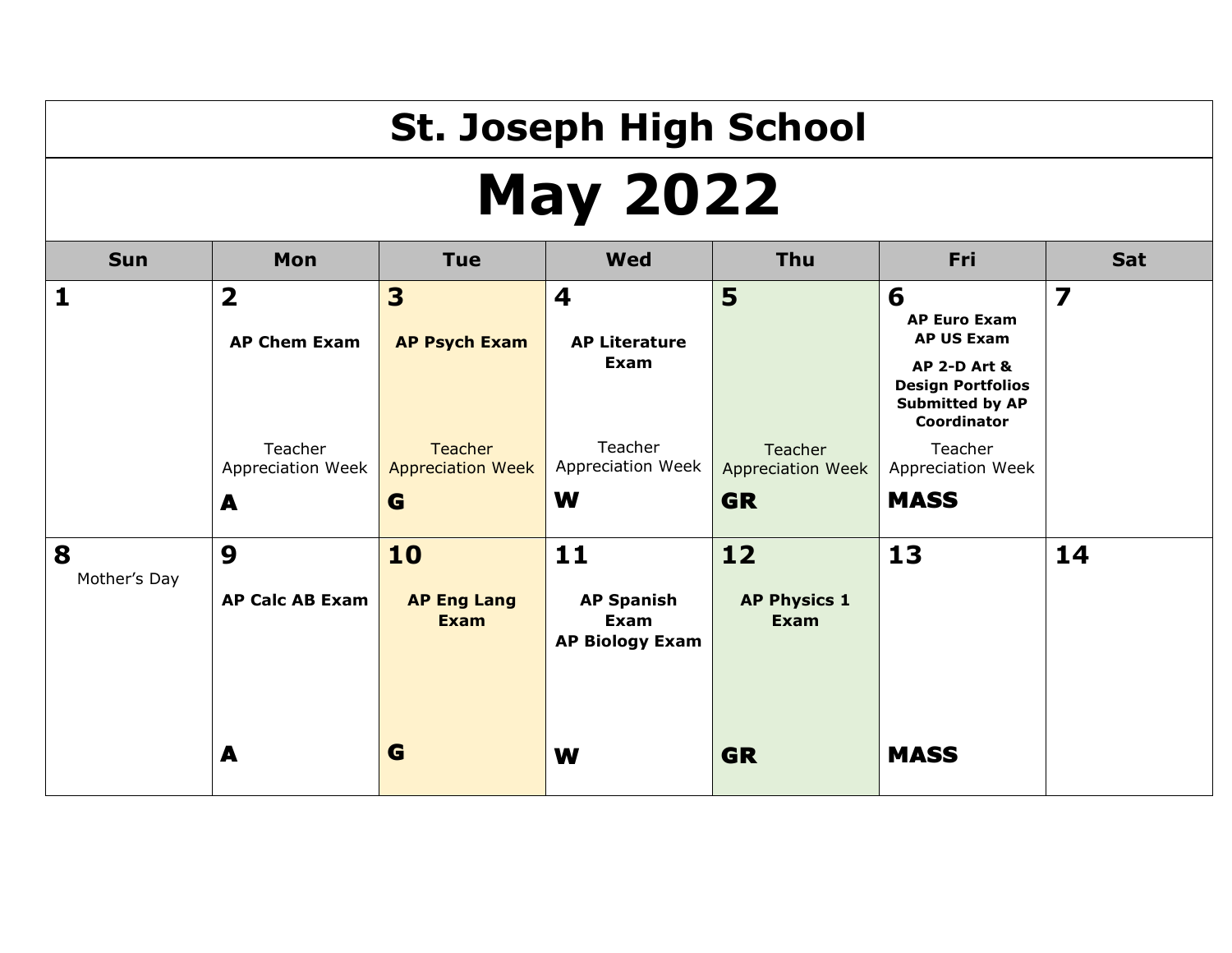| 15                                         | 16                                                      | 17                                           | 18                      | 19                      | 20                                                                                                 | 21                                         |
|--------------------------------------------|---------------------------------------------------------|----------------------------------------------|-------------------------|-------------------------|----------------------------------------------------------------------------------------------------|--------------------------------------------|
|                                            |                                                         |                                              |                         |                         | Spirit of St. Joseph<br>& Outstanding<br>Alumni Mass<br><b>Spring</b><br><b>Performance</b><br>7pm | <b>Spring</b><br><b>Performance</b><br>7pm |
|                                            | A                                                       | G                                            | W                       | <b>GR</b>               | <b>MONTHLY</b><br><b>MASS</b>                                                                      |                                            |
| 22                                         | 23                                                      | 24                                           | 25                      | 26                      | 27                                                                                                 | 28                                         |
| <b>Spring</b><br><b>Performance</b><br>5pm | <b>NO SCHOOL</b><br>Prom                                | <b>NO SCHOOL</b><br><b>Day After</b><br>Prom | Powder Puff<br>Football | Powder Puff<br>Football | Powder Puff<br>Football<br><b>End of School</b><br><b>Year Rally</b>                               |                                            |
|                                            |                                                         |                                              | A                       | <b>GR</b>               | R                                                                                                  |                                            |
| 29                                         | 30<br><b>MEMORIAL</b><br><b>DAY</b><br><b>NO SCHOOL</b> | 31                                           |                         |                         |                                                                                                    |                                            |
|                                            |                                                         | G                                            |                         |                         |                                                                                                    |                                            |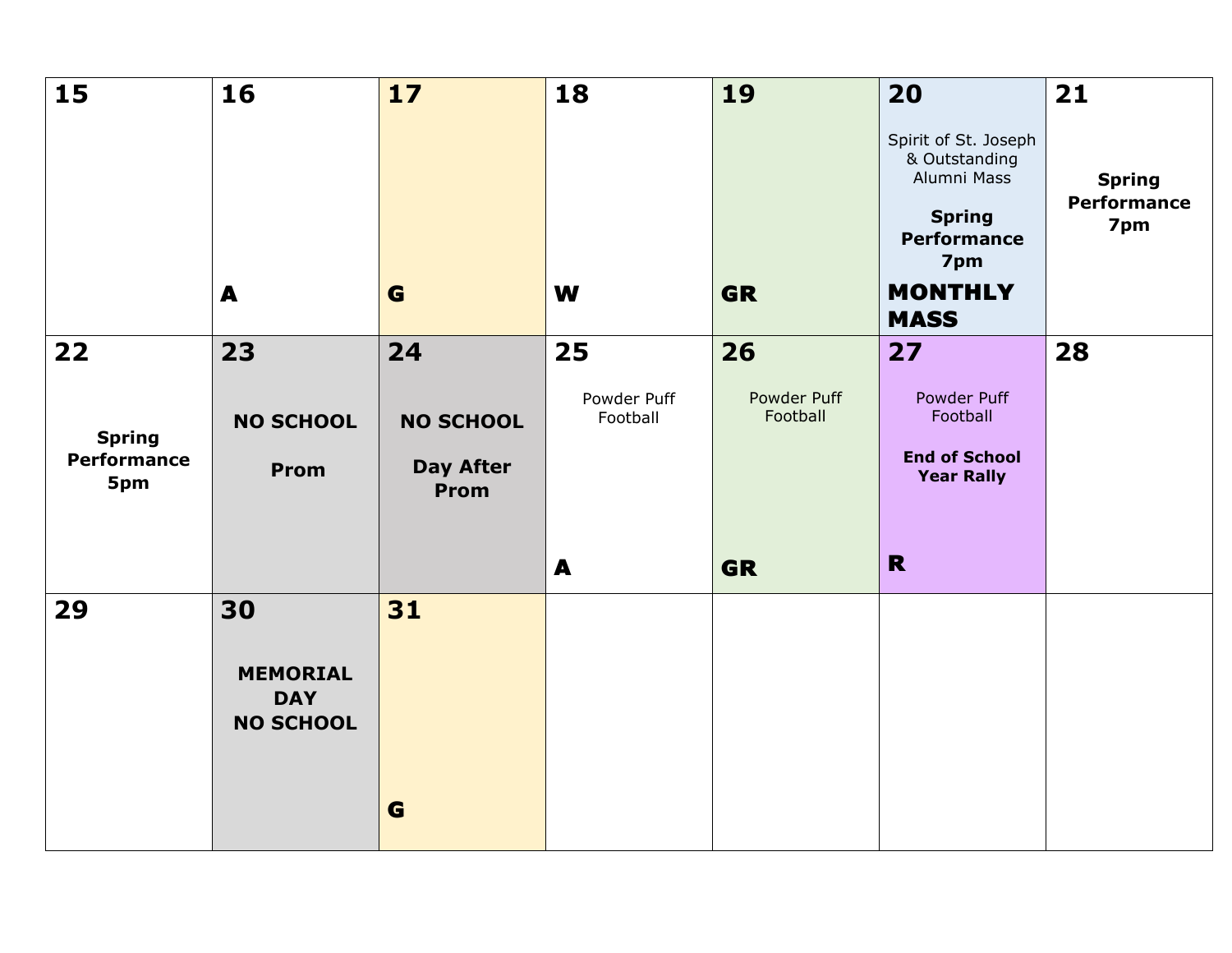# **St. Joseph High School June 2022**

| <b>Sun</b> | Mon                                                                                                             | <b>Tue</b>                                                                                                                     | <b>Wed</b>                                                                                                      | <b>Thu</b>                                                                                    | Fri                           | Sat |
|------------|-----------------------------------------------------------------------------------------------------------------|--------------------------------------------------------------------------------------------------------------------------------|-----------------------------------------------------------------------------------------------------------------|-----------------------------------------------------------------------------------------------|-------------------------------|-----|
|            |                                                                                                                 |                                                                                                                                | 1<br>New Family<br>Orientation 6pm                                                                              | $\overline{\mathbf{2}}$                                                                       | 3                             | 4   |
|            |                                                                                                                 |                                                                                                                                | W                                                                                                               | <b>GR</b>                                                                                     | <b>MONTHLY</b><br><b>MASS</b> |     |
| 5          | 6<br><b>Finals</b><br>Period 1<br>8am-9:30am<br><b>Period 2</b><br>9:45am-11:15am<br>Period 3<br>11:30am-1:00pm | $\overline{\mathbf{z}}$<br><b>Finals</b><br>Period 4<br>8am-9:30am<br>Period 5<br>9:45am-11:15am<br>Make-ups<br>11:30am-1:00pm | 8<br><b>Finals</b><br>Period 6<br>8am-9:30am<br>Period 7<br>9:45am-11:15am<br><b>Make-ups</b><br>11:30am-1:00pm | 9<br><b>Baccalaureate</b><br><b>Mass</b><br>9am @ SJHS<br><b>Graduation</b><br>10:30am @ SJHS | 10<br>Faculty In-Service      | 11  |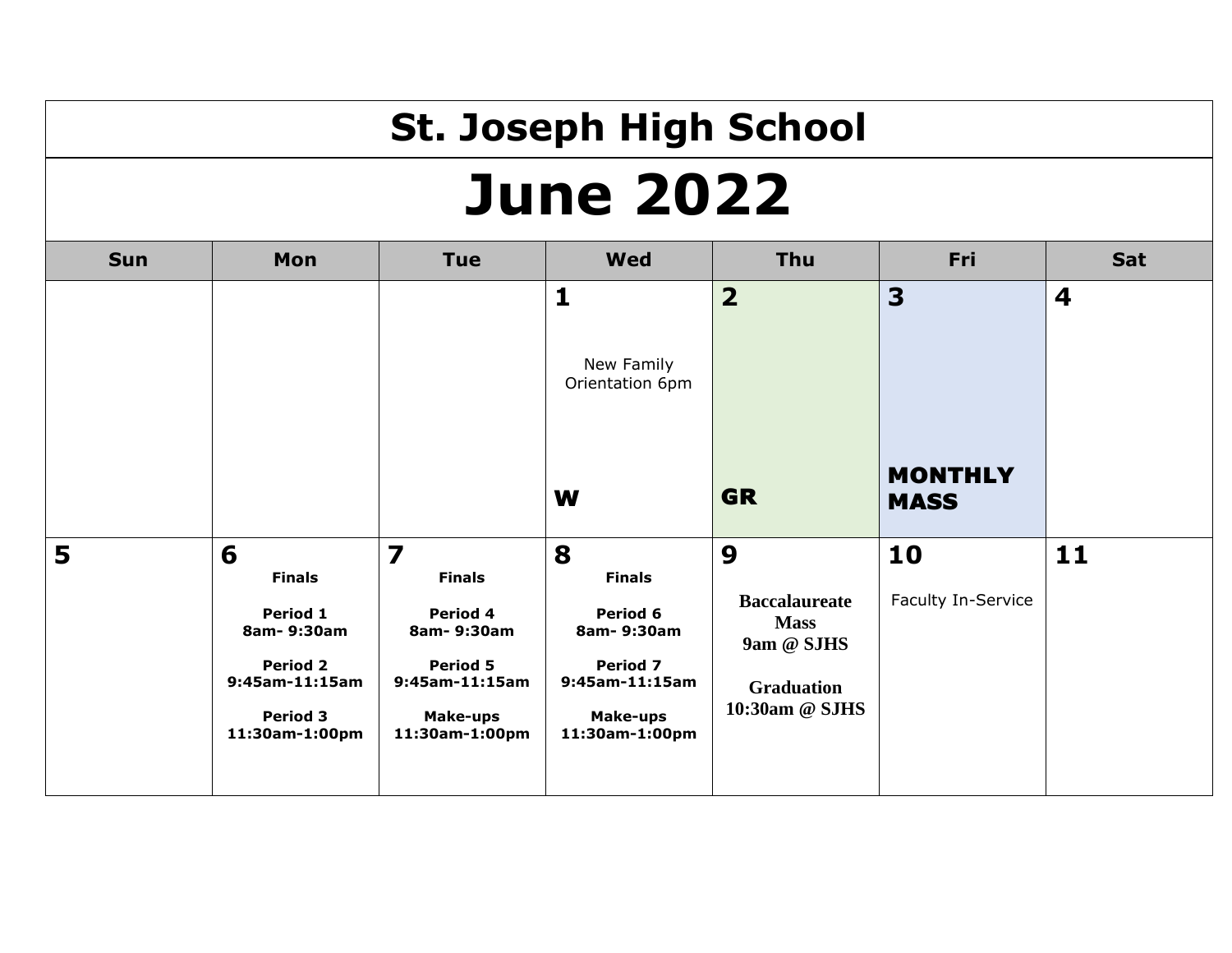| 12                 | 13                                                                   | 14                                                        | 15                                                        | 16                                                        | 17                             | 18 |
|--------------------|----------------------------------------------------------------------|-----------------------------------------------------------|-----------------------------------------------------------|-----------------------------------------------------------|--------------------------------|----|
|                    | <b>Summer</b><br><b>Office Hours</b><br>$9am - 1pm$<br>Summer School | <b>Summer</b><br><b>Office Hours</b><br>$9am - 1pm$       | <b>Summer</b><br><b>Office Hours</b><br>$9am - 1pm$       | <b>Summer</b><br><b>Office Hours</b><br>$9am - 1pm$       | <b>Office</b><br><b>Closed</b> |    |
|                    | <b>Starts</b>                                                        |                                                           |                                                           |                                                           |                                |    |
| 19<br>Father's Day | 20                                                                   | 21                                                        | 22                                                        | 23                                                        | 24                             | 25 |
|                    | <b>Summer</b><br><b>Office Hours</b><br>$9am - 1pm$                  | <b>Summer</b><br><b>Office Hours</b><br>$9am - 1pm$       | <b>Summer</b><br><b>Office Hours</b><br>$9am - 1pm$       | <b>Summer</b><br><b>Office Hours</b><br>$9am - 1pm$       | <b>Office</b><br><b>Closed</b> |    |
| 26                 | 27<br><b>Summer</b><br><b>Office Hours</b><br>$9am - 1pm$            | 28<br><b>Summer</b><br><b>Office Hours</b><br>$9am - 1pm$ | 29<br><b>Summer</b><br><b>Office Hours</b><br>$9am - 1pm$ | 30<br><b>Summer</b><br><b>Office Hours</b><br>$9am - 1pm$ |                                |    |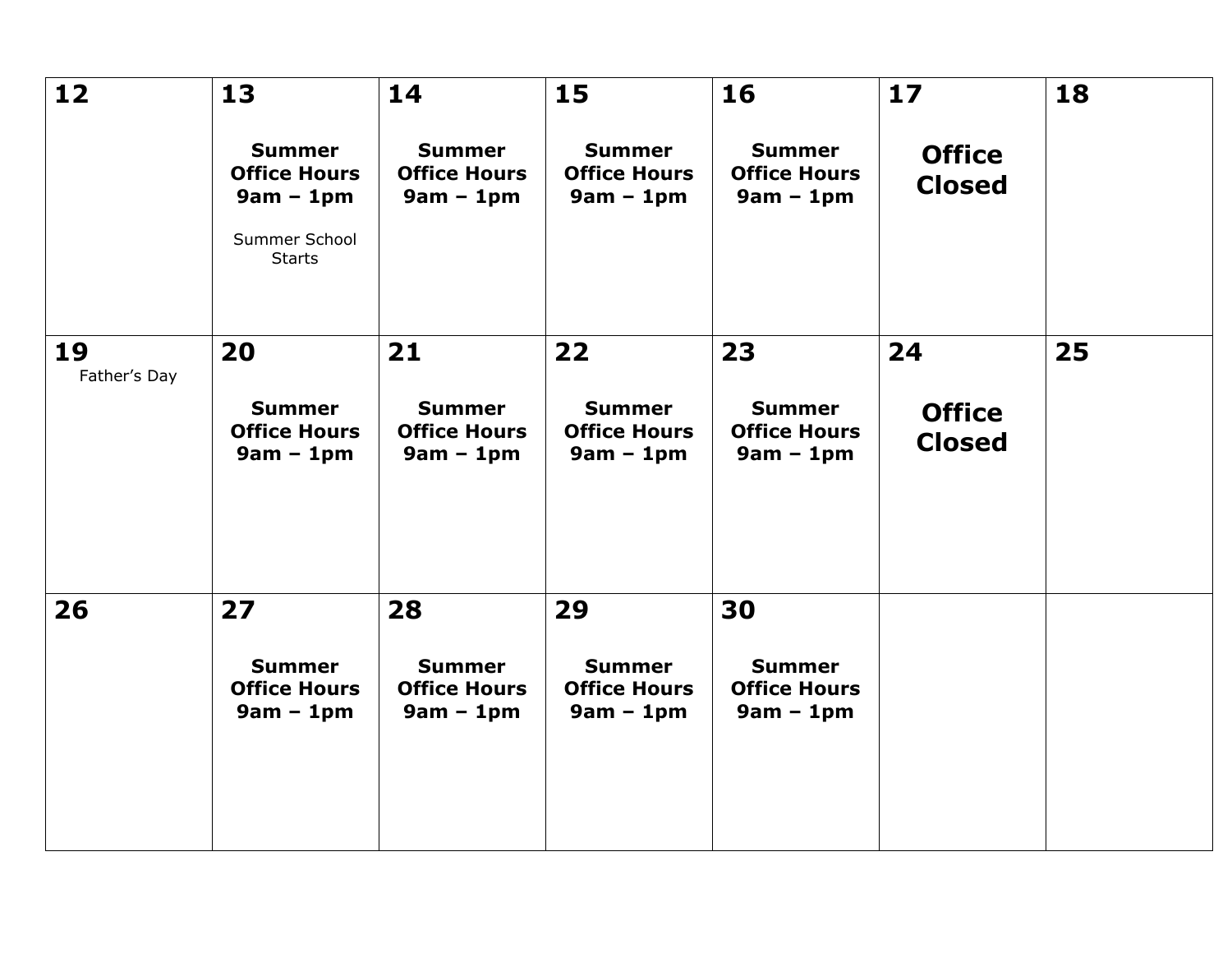# **St. Joseph High School July 2022**

| <b>Sun</b> | Mon                                                                           | <b>Tue</b>                                               | <b>Wed</b>                                               | Thu                                                                            | Fri                                            | Sat                     |
|------------|-------------------------------------------------------------------------------|----------------------------------------------------------|----------------------------------------------------------|--------------------------------------------------------------------------------|------------------------------------------------|-------------------------|
|            |                                                                               |                                                          |                                                          |                                                                                | $\mathbf{1}$<br><b>Office</b><br><b>Closed</b> | $\overline{\mathbf{2}}$ |
| 3          | $\overline{\mathbf{4}}$<br>Independence Day<br><b>Office</b><br><b>Closed</b> | 5<br><b>Summer</b><br><b>Office Hours</b><br>$9am - 1pm$ | 6<br><b>Summer</b><br><b>Office Hours</b><br>$9am - 1pm$ | $\overline{\mathbf{z}}$<br><b>Summer</b><br><b>Office Hours</b><br>$9am - 1pm$ | 8<br><b>Office</b><br><b>Closed</b>            | 9                       |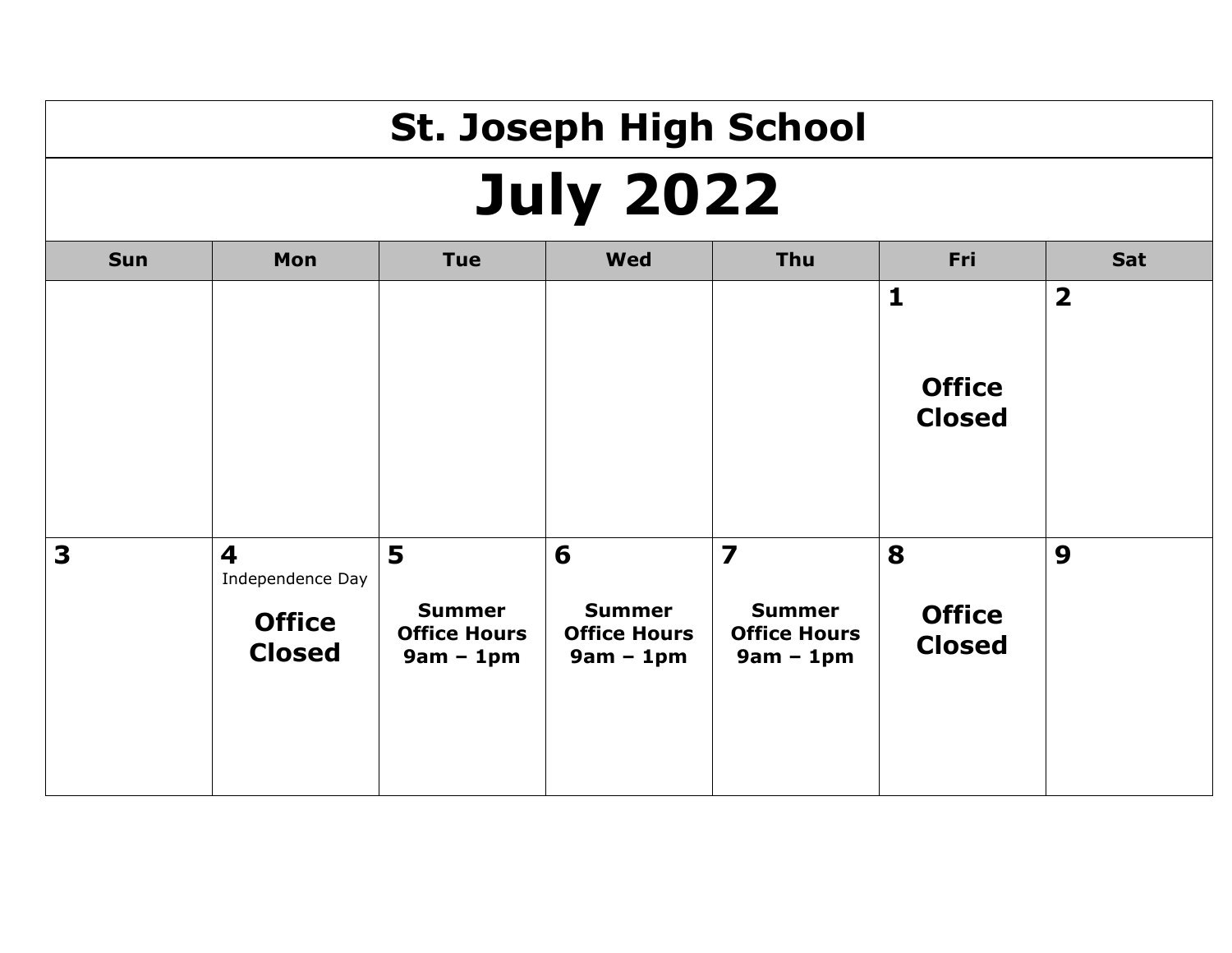| 10 | $11$                                                | 12                                                  | 13                                                  | 14                                                  | 15                             | 16 |
|----|-----------------------------------------------------|-----------------------------------------------------|-----------------------------------------------------|-----------------------------------------------------|--------------------------------|----|
|    | <b>Summer</b><br><b>Office Hours</b><br>$9am - 1pm$ | <b>Summer</b><br><b>Office Hours</b><br>$9am - 1pm$ | <b>Summer</b><br><b>Office Hours</b><br>$9am - 1pm$ | <b>Summer</b><br><b>Office Hours</b><br>$9am - 1pm$ | <b>Office</b><br><b>Closed</b> |    |
| 17 | 18                                                  | 19                                                  | 20                                                  | 21                                                  | 22                             | 23 |
|    | <b>Office</b><br><b>Closed</b>                      | <b>Office</b><br><b>Closed</b>                      | <b>Office</b><br><b>Closed</b>                      | <b>Office</b><br><b>Closed</b>                      | <b>Office</b><br><b>Closed</b> |    |
| 24 | 25                                                  | 26                                                  | 27                                                  | 28                                                  | 29                             | 30 |
|    | <b>Office</b><br><b>Closed</b>                      | <b>Office</b><br><b>Closed</b>                      | <b>Office</b><br><b>Closed</b>                      | <b>Office</b><br><b>Closed</b>                      | <b>Office</b><br><b>Closed</b> |    |
| 31 |                                                     |                                                     |                                                     |                                                     |                                |    |